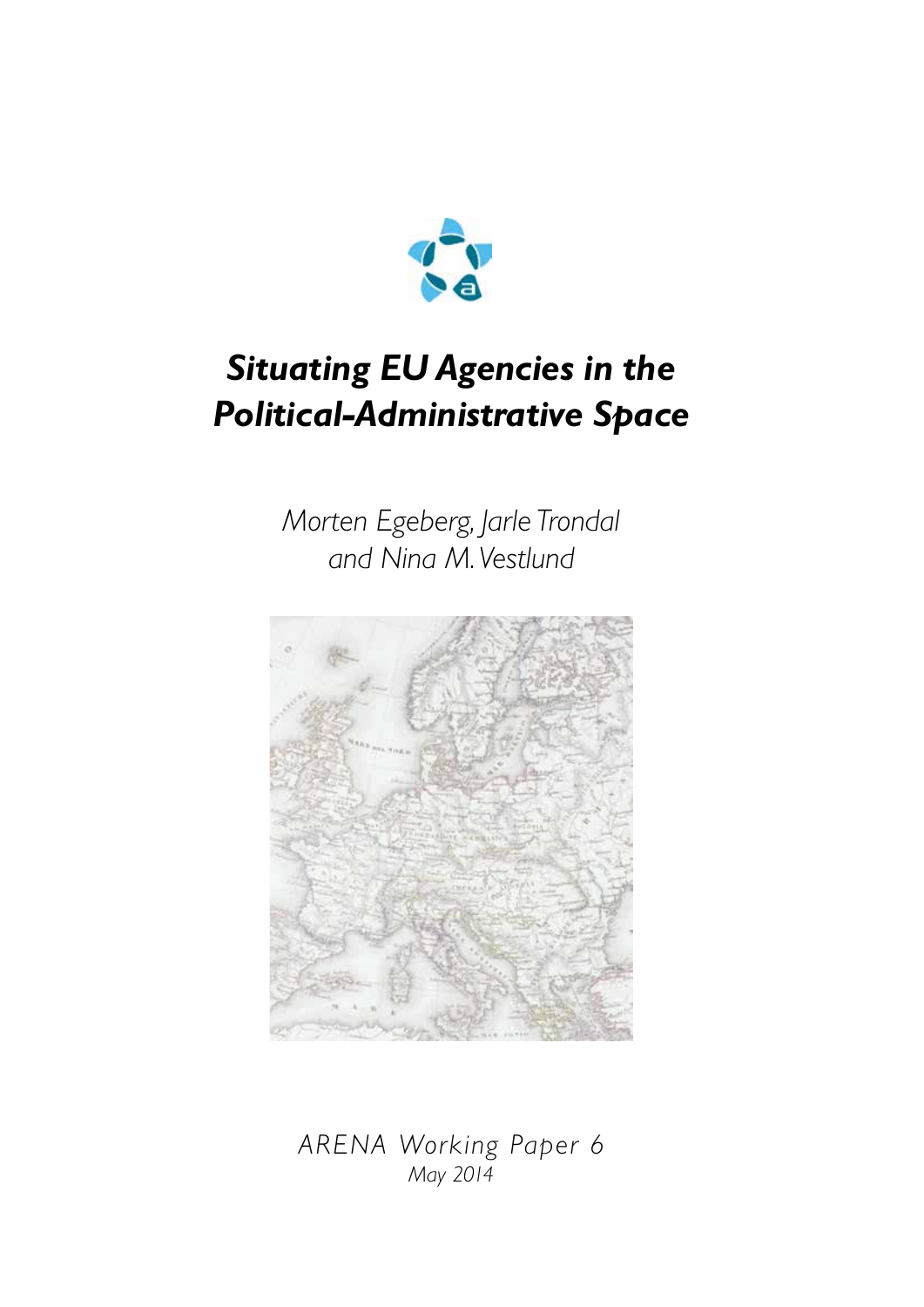#### **Situating EU Agencies in the Political-Administrative Space**

Morten Egeberg, Jarle Trondal and Nina M. Vestlund

*ARENA Working Paper 6/2014 May 2014*

*ARENA Working Paper (print) | ISSN 1890-7733 ARENA Working Paper (online) | ISSN 1890-7741*

Reproduction of this text is subject to permission by the author © ARENA 2014

ARENA Centre for European Studies University of Oslo P.O.Box 1143, Blindern, N-0318 Oslo

Working papers can be downloaded from ARENA's website[: www.arena.uio.no](http://www.arena.uio.no/)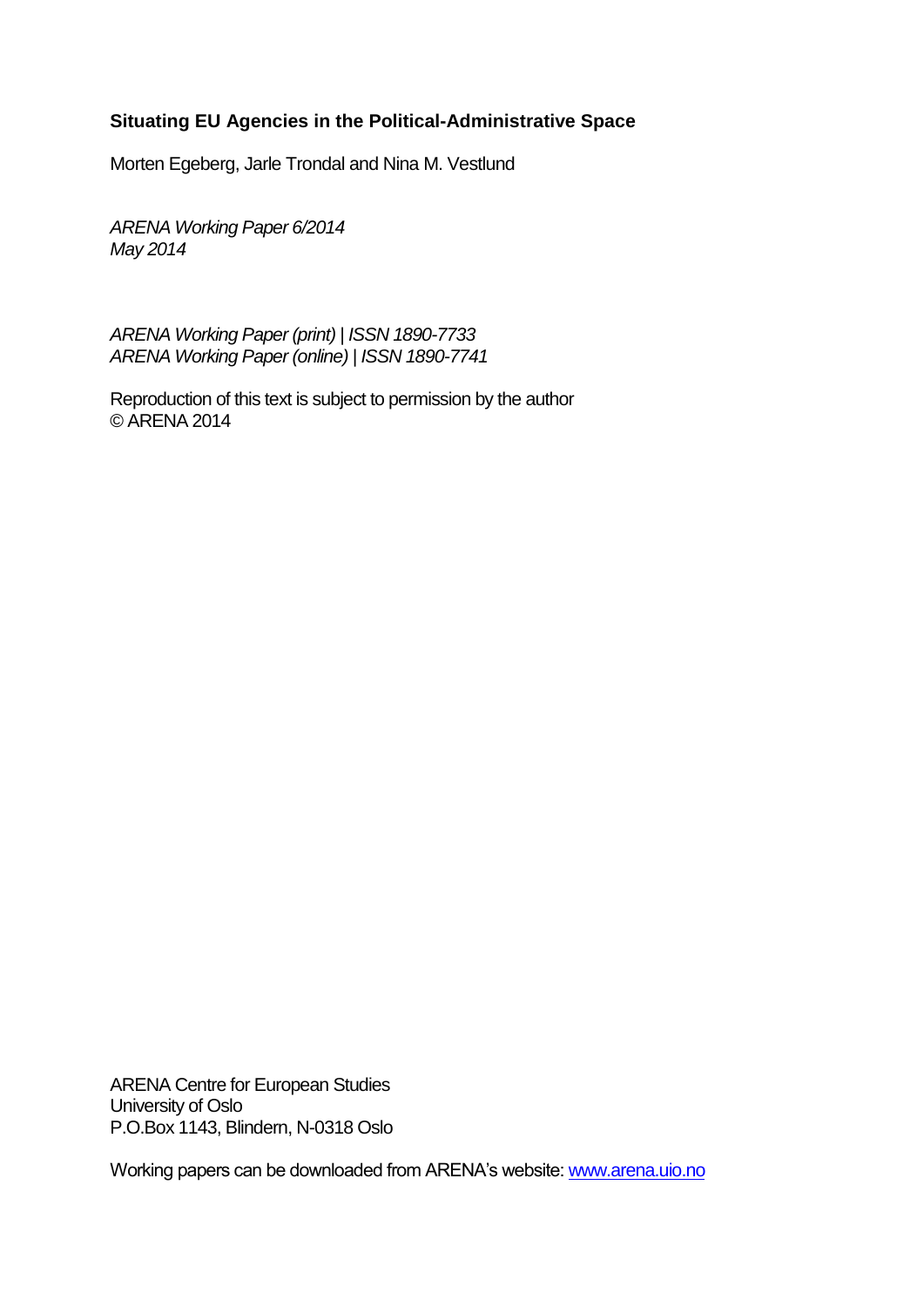### **Abstract**

Over the past couple of decades a considerable number of EU agencies have been established. Research has so far shown that they have become more than mere facilitators of transnational regulatory networks and arenas for the exchange of information on 'best practice'. Task expansion has taken place, e.g. by taking up (quasi-) regulatory tasks. Although research also indicates that EU agencies cannot be portrayed entirely as agents of the member states, the jury is still out as regards exactly where in the political-administrative landscape such agencies might be situated: to what extent are they actually under the control of the member states, the Council, the European Parliament or the Commission? Or, are they rather components within endogenously driven epistemic, transnational networks of regulators? This paper sheds light on so far undocumented relationships between EU agencies and the Commission as well as contributes to explaining such a development. Drawing on novel data sources we show how EU agencies might have become parts of Commission departments' portfolios, indicating centralization of EU executive power.

## **Keywords**

Centralisation/decentralisation – European Agencies – European Commission – Networks – Parent DG – Partner DG – Public Administration – Regulation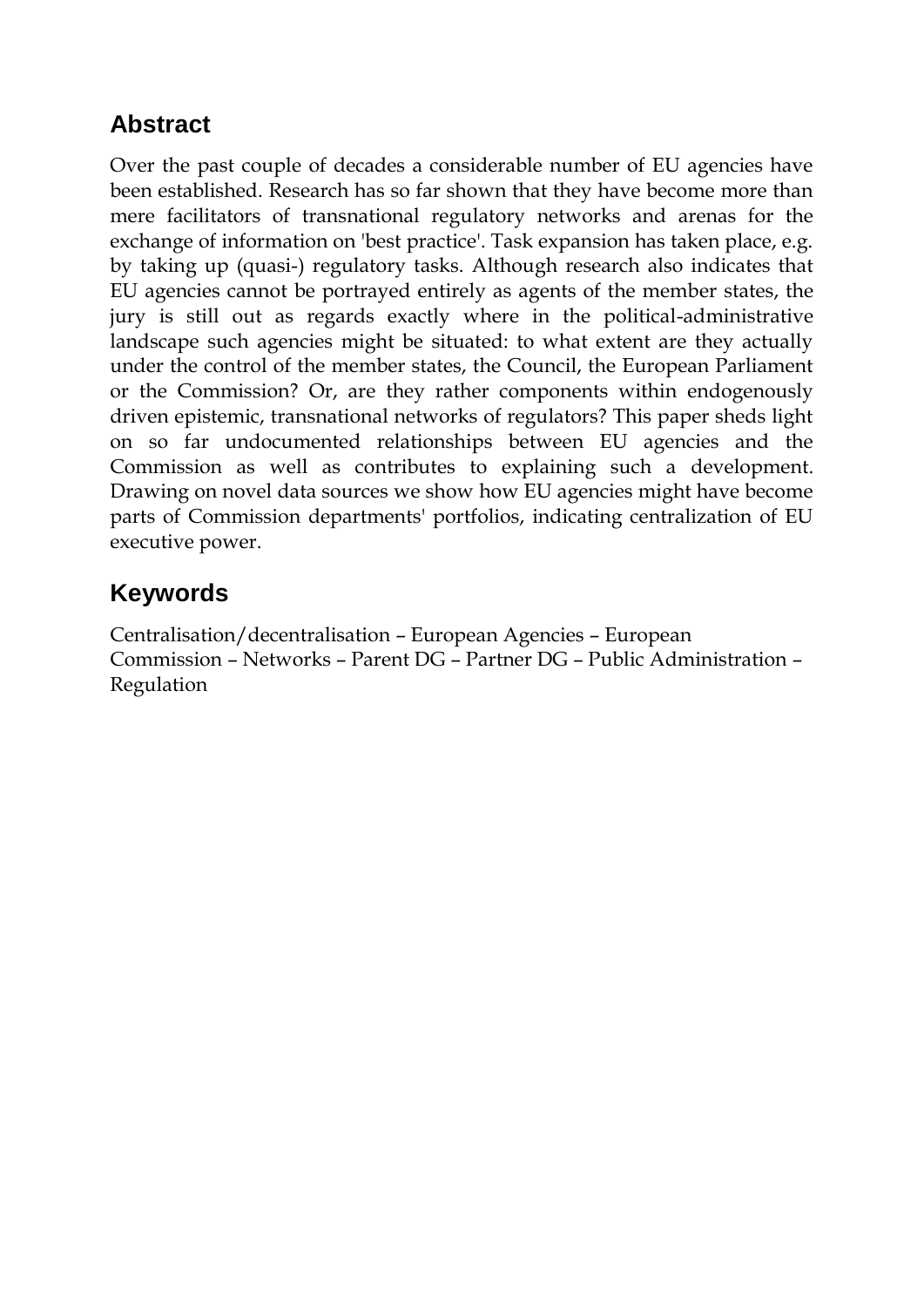### **Introduction**

Especially since the early 1990s, a wide range of (semi-) regulatory, monitoring, and coordination tasks have been centred to a quickly growing number of agencies in the European Union (EU). Being geographically dispersed throughout Europe, EU regulatory agencies cover multiple policy areas, have various legal standings and formal powers, staffing and funding provisions, and engage in a web of relations with external institutions (Busuioc et al. 2012). Currently, more than thirty regulatory (decentralized) EU agencies have been established (and several are ready to be created). Since 2008 the pace has accelerated even further, especially in 2010 and 2011 with the advent of the new European Supervisory Authorities in the financial services area. These new agencies have added not only in terms of quantity but also in terms of their nature and their powers, some of which are quite novel and far-reaching. This process of agencification has also accompanied a quantum leap in the study of EU agencies (e.g. Busuioc et al. 2012; Rittberger and Wonka 2011). A majority of studies on EU agencies focuses on institutional formation, institutionalisation and intra-agency governance. However, our understanding of where these agencies 'belong' in the European political-administrative space remains incomplete, discussed among practitioners, and contested among scholars.

Research has so far shown that EU agencies have become more than mere facilitators of transnational regulatory networks and arenas for the exchange of information on 'best practice' (Egeberg and Trondal 2011). Task expansion has taken place, e.g. by taking up (quasi-) regulatory tasks. Although research also indicates that EU agencies cannot be portrayed entirely as agents of the member states, the jury is still out with regards to exactly where in the political-administrative landscape such agencies might be situated: to what extent are they actually under the control of the member states, the EU Council, the European Parliament (EP) or the European Commission? Or, are they rather components within endogenously driven epistemic, transnational networks of regulators?

The European political-administrative system is characterized by unsettled and poorly understood institutional ties. This state of affairs is intriguing since it renders the European political order a living laboratory for study (Olsen 2007). The growing role of EU agencies has caused the Commission to relaunch the debate on 'the role of agencies and their place in the governance of

 $\overline{a}$ 

The authors would like to acknowledge financial support from the Norwegian Research Council ('EURODIV: Integration and division: Towards a segmented Europe?') and the Norwegian Ministry of Local Government and Modernization.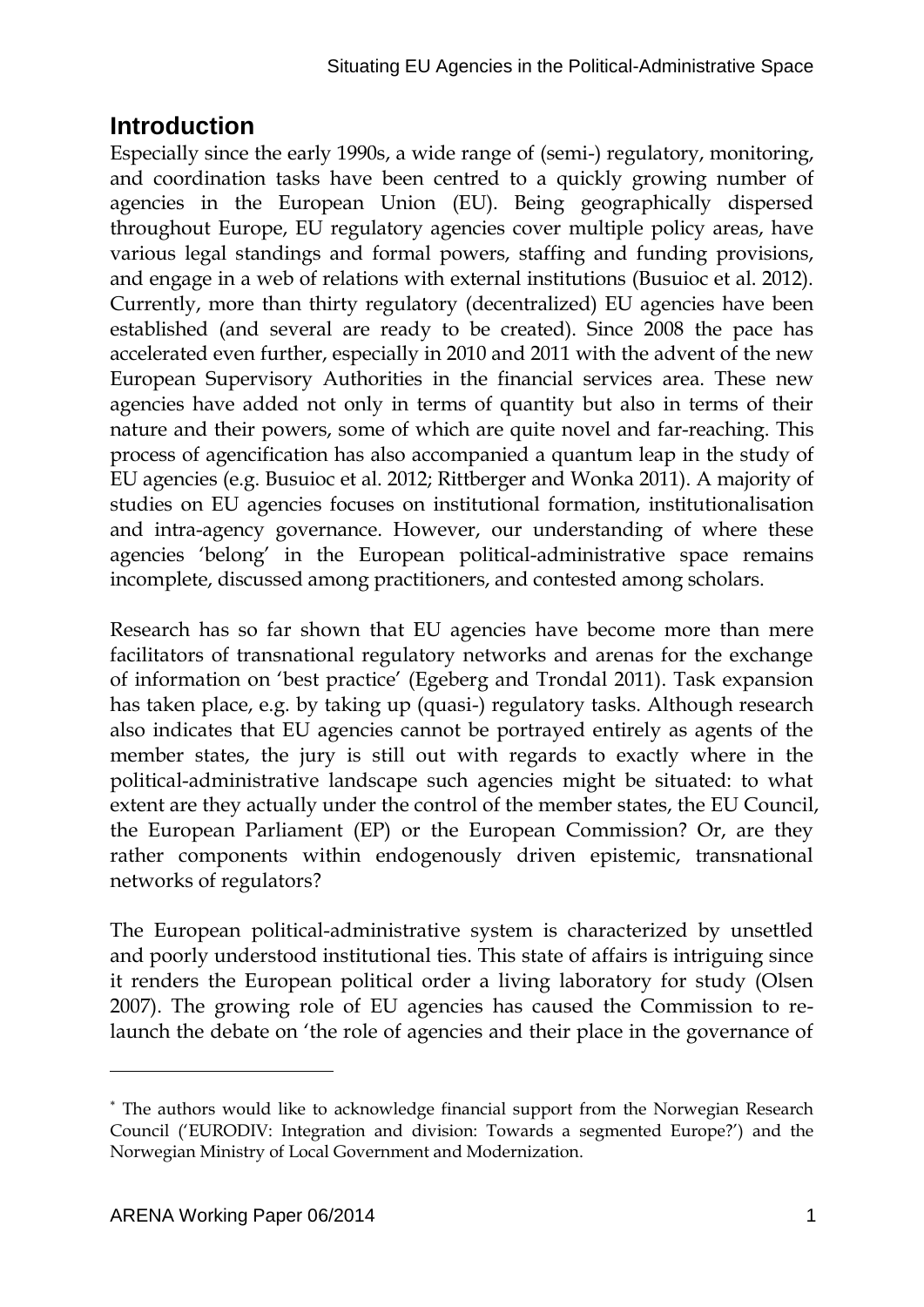the EU' (European Commission 2008: 2). Benefiting from a novel data set, this paper contributes to this debate by showing the emergence of rather intimate relationships between the Commission and EU agencies. We suggest that EU agencies are becoming integral components in the policy-making and -implementation activities of several Commission departments. Arguably, some organizational factors may contribute to accounting for such a development: first, the Commission and EU agencies are sharing the *function* of being executive bodies. Second, Commission and agency personnel have both an EU institution as their *primary affiliation.* Third, among EU institutions only the Commission disposes over the necessary *administrative capacity* to monitoring EU agencies in their daily work. Fourth, and finally, *legitimized templates* of department-agency arrangements drawn from national settings point towards the Commission as the most appropriate parent organization.

The paper is presented in the following steps. The next section outlines three complementary theoretical perspectives and their various expectations as regards where in the political-administrative landscape EU agencies might be situated: an intergovernmental perspective, an epistemic perspective, and an organizational perspective. After having presented our data sources and method, the succeeding section empirically maps this relationship in two steps: First, by empirically examining how the Commission-EU agency relationship is *framed* by relevant actors, and secondly by illuminating how this relationship is *practiced*. A concluding discussion ends the paper.

## **Theoretical perspectives and previous studies**

In this section we outline three theoretical perspectives and their various expectations in terms of where in the political-administrative landscape EU agencies might be situated. Authors subsumed under a particular theoretical perspective are not necessarily adhering to that perspective: The reason for their location may simply be that they have provided findings that are deemed compatible with a certain interpretation of the perspective.

#### **Liberal intergovernmentalism**

In the view of liberal intergovernmentalists, EU-level administrative bodies are basically set up in order to implement or monitor the implementation of policies agreed upon by national governments. Such bodies (or 'agents') are expected to do this in an impartial manner, thus enhancing the credibility of government commitments (Moravcsik 1998). Regarding EU agencies, powers entrusted to them seem to have been delegated more often from national governments than from the Commission (Dehousse 2008: 793). Also, several EU agencies have in fact evolved from pre-existing transnational networks of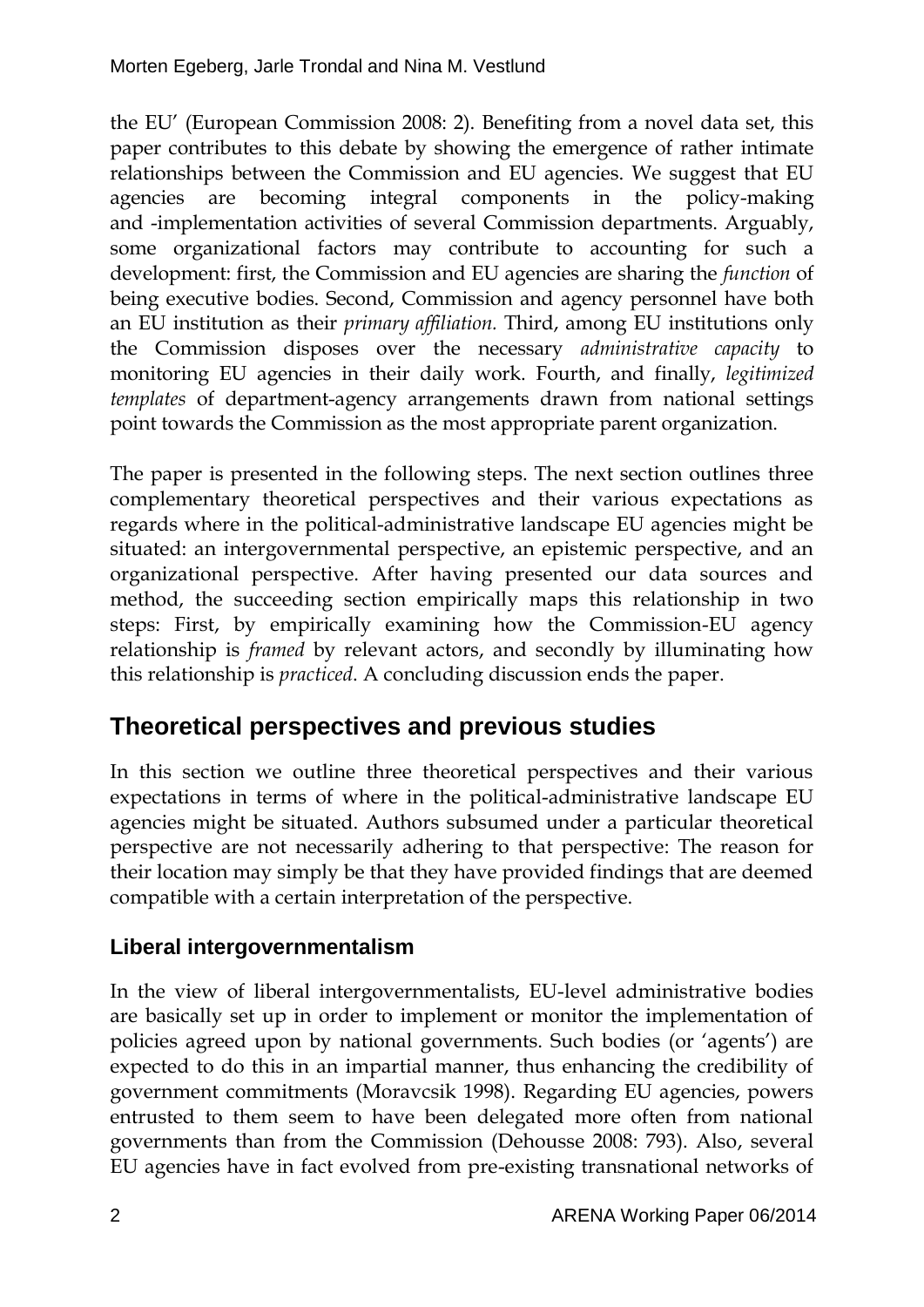national agencies (Thatcher and Coen 2008; Thatcher 2011). Thus, no wonder governments have insisted on keeping EU agencies under their control; most apparently expressed in the composition of their management boards on which national delegates usually constitute an overwhelming majority (Kelemen 2002; Dehousse 2008; Christensen and Nielsen 2010). 'Far from representing new supranational structures which could threaten the authority of national regulators, European agencies are rather viewed as the heart of a network, bringing together the various government agencies active in a given policy area' (Dehousse 1997: 257). Fourteen years later Kelemen and Tarrant (2011: 942) drew the same conclusion: 'EU policy-makers have not created a centralized, hierarchical Brussels-based bureaucracy'. Recently, Kassim et al. (2013: 131-32) highlight the establishment of EU agencies as one of the factors that might contribute to a weakening of the Commission in relation to national capitals. Hence, the intergovernmentalist expectation is that EU agencies will, for the most part, remain within the remit of national governments. It follows that we will see few signs of extensive relationships between the Commission and EU agencies, particularly relationships that may indicate a hierarchy with the Commission at the helm.

#### **Epistemic communities**

Transnational regulatory networks may be seen as 'communities' endogenously driven by expert knowledge and professional values (Haas 1992). Eberlein and Grande (2005) describe what they call the 'informalization' of regulatory politics, characterized by 'best-practice' and information exchange (cf. also Majone 1997), activities not subject to any classical democratic control. Consistent with this, a survey of EU-agency personnel unveiled that their attitudes were overwhelmingly technocratic although a certain sensitivity to stake-holder concerns was also present (Wonka and Rittberger 2011). Elaborating on a 'multi-principals model' on EU agencies, arguing that such agencies have in fact to 'answer' to several political masters; e.g. the Council, the EP and the Commission, Dehousse (2008: 803) concludes that 'none of the existing agencies can be depicted as a mere instrument in the hands of any one of the 'political' institutions' (see also Curtin and Dehousse 2012). Thus, since transnational regulatory networks, from an epistemic community perspective, are 'floating in-between' levels of governance, we do not expect to find clear steering and accountability arrangements in any direction, including vis-à-vis the Commission.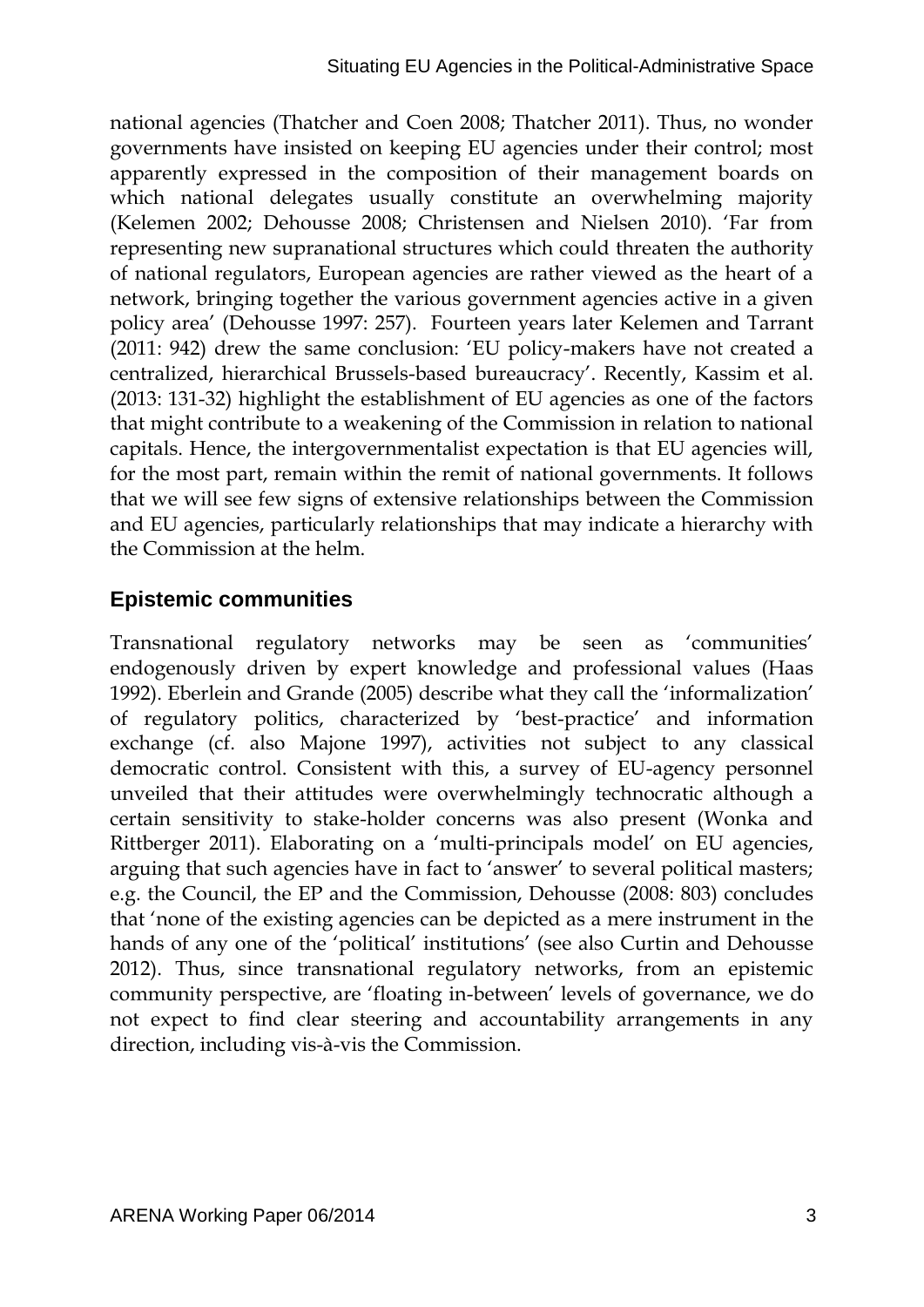#### **An organizational perspective**

Seen from this perspective, existing organizational (normative) structures affect actual behaviour, both in terms of daily decision processes and in terms of processes aiming at changing structures, procedures, and arrangements themselves. The argument is not that structure provides an exhaustive explanation of behaviour, or determines policy output in any detailed manner. The idea is rather that organization structure tends to intervene in a systematic and understandable way in decision-making processes, making some choices more likely than others (Christensen et al. 2007; Egeberg 2012; March and Olsen 1989). As we will see, insights from this perspective lead us to expect that EU agencies are actually less under the control of national governments and more under the control of the Commission.

Starting with EU agencies' relationships to national governments, we know that although EU-agency management boards are numerically dominated by national delegates, those delegates are not necessarily acting primarily as government representatives. Most board members come from national (regulatory) agencies, not from ministerial departments (Suvarierol et al. 2013). Due to such agencies' organizational detachment from ministries ('vertical specialization'), national agency officials tend, in practice, to be more sheltered from political (ministerial) steering than officials in ministerial departments. This finding seems to be relatively consistent across time and space (Egeberg 2012). Concomitantly, Buess (forthcoming) observed that only a minority of government representatives on EU-agency management boards brought instructions from the national capital when attending meetings. Thus, in other words, they seem to be loosely coupled to their political masters. Moreover, in (formal) organizational terms, national delegates' membership on EU-agency boards makes up a highly *secondary*  organizational affiliation: the frequency of board meetings are in general low and the demands imposed on their time and energy by their national agency (*primary* affiliation) are considerably more burdensome. Accordingly, studies have documented that government representatives on EU-agency management boards often meet relatively ill-prepared. Combined with few board meetings and considerable size of the meetings (often more than 40 attendees), this means that management boards are deemed less effective in overseeing and controlling the activities of EU agencies (Busuioc 2012; Busuioc and Groenleer 2012).

On the other hand, one could think of several organizational factors that might be conducive to a closer cooperation between EU agencies and the Commission. Firstly, EU agency personnel and Commission personnel share their primary affiliation (formally) to EU-level bodies. As might be expected from an organizational perspective then, studies show that both groups of staff actually direct their loyalty and attention primarily inside their respective supranational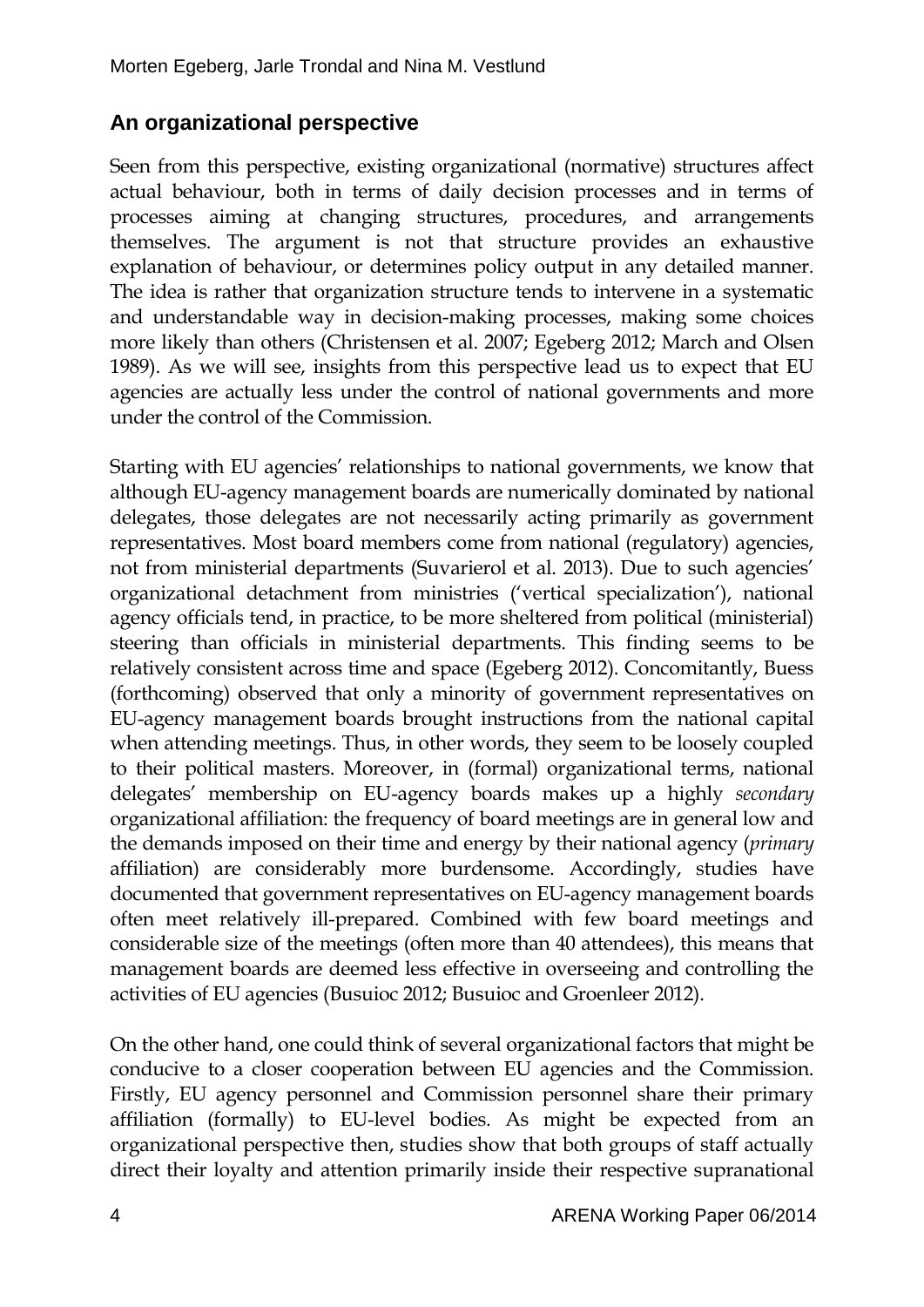organizations (Suvarierol et al. 2013; Trondal and Jeppesen 2008; Trondal et al. 2010). Secondly, taking the functional specialization among EU institutions into consideration, we see that EU agencies and the Commission also share the same (executive) functions in the EU polity: they are both in charge of rule implementation and rule development (although the latter is less clearly expressed as regards the agencies). This stands in contrast to the Council and the EP which have mainly legislative functions. And, thirdly, and partly as a consequence of the latter point, it is reason to believe that the Commission, compared to the Council and the EP, disposes over considerably more and relevant organizational capacity that might be mobilized for incorporating EU agencies into its realm.

Finally, what organization theorists have labelled 'institutionalized environments' may contribute to pushing the Commission and EU agencies into a more typical 'ministry-agency relationship'. 'Institutionalized environments' mean that there exists organizational templates 'out there' which are deemed legitimate, modern or successful. These organizational models represent a normative pressure on organizations to adapt accordingly in order to enhance their own legitimacy (Meyer and Rowan 1977). Arguably, the dominant and 'legitimized' way of situating regulatory agencies in the political-administrative space is found at the national level. The main template there consists of agencies allocated among various ministries according to issue area. Agencies are structurally separated from their respective ministerial departments and enjoy some autonomy in their daily operations; e.g. when adopting individual decisions. However, agencies usually operate within framework legislation and political executives have ultimate political responsibility for their activities (Verhoest et al. 2012: 3). One could imagine that 'a quest for order' at the EU level (cf. Olsen 2007), an order that may not exist in this area for the time being, becomes 'inspired', consciously or unconsciously, by the way of doing things at the national level (the 'institutionalized environments'). If so, this would exclude the possibility of subordinating EU agencies to political bodies at the level *beneath*, i.e. national institutions. In a European context, linking agencies directly to legislative bodies, in this case the Council and the EP, does not sound harmonious either.

Accordingly, preliminary studies do indicate so far that EU agencies may have the Commission as their closest interlocutor at the EU level, and that the concerns of the Commission are the concerns most attended to by EU-agency officials (Egeberg and Trondal 2011; Trondal and Jeppesen 2008; Vestlund forthcoming). However, given the limited data on which these findings are based, in our opinion the jury is still out on this issue.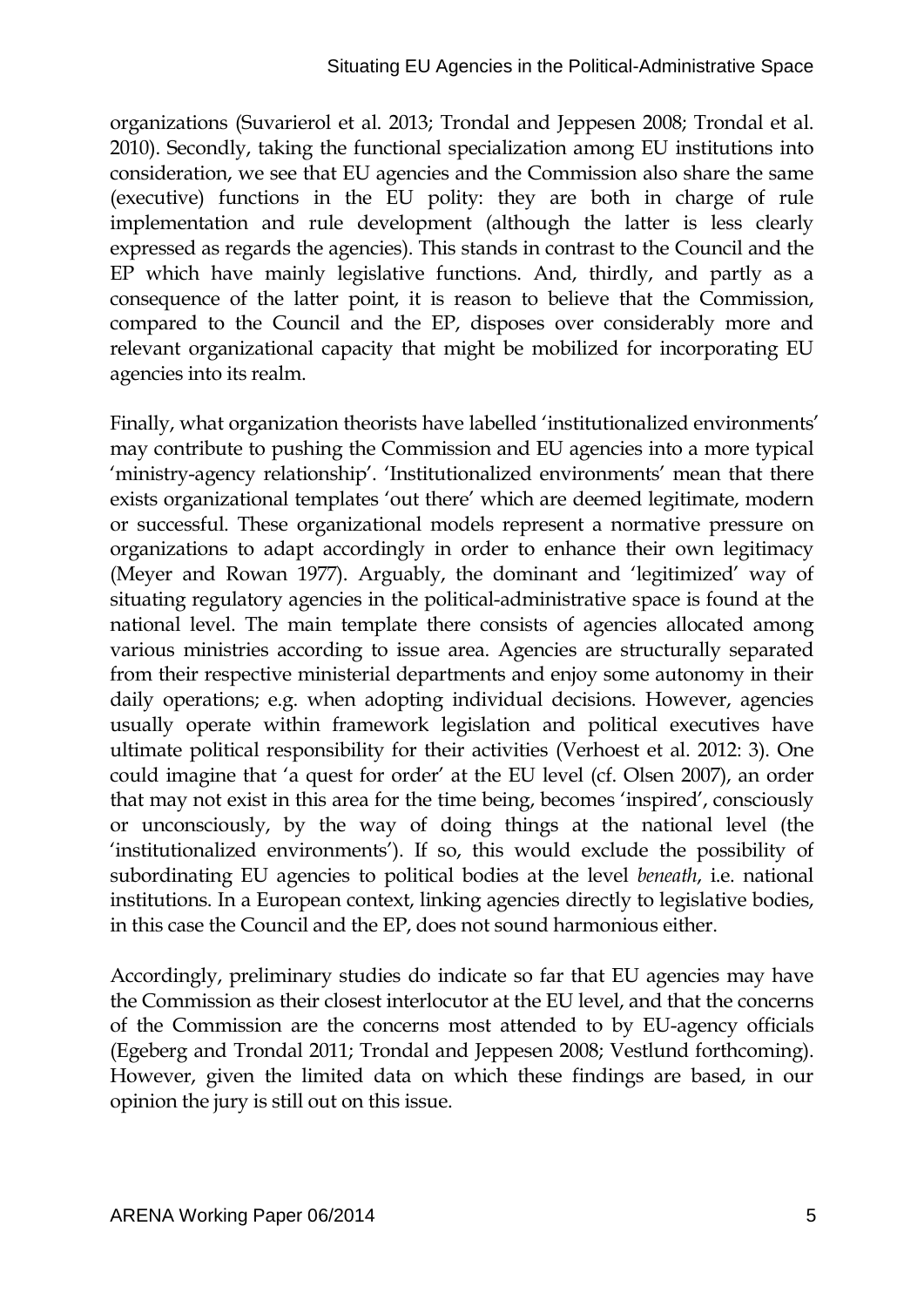## **Data and method**

This paper draws empirically on Commission and EU-agency documents and, to some extent, on interviews as well. One primary source is the Annual Activity Reports (AARs) with appendices of all Commission DGs for the years 2005 and 2012.<sup>1</sup> Thus, although our research question deals with the *present* location of EU regulatory (decentralized) agencies in the politicaladministrative space, we find it relevant to trace the development over time, if possible without too much extra costs. In addition to the AARs, Commission opinions on EU agencies' work programmes are part of the data material. These documents are searchable at the Commission's website, but access needs to be requested. All Commission comments for the years 2005 (three) and 2012 (13) were requested. In addition, in order to avoid a Commission bias in our data, we investigated the potential for obtaining AARs from the DGs of the Council's General Secretariat as well. Council DGs do not systematically produce AARs, however, and since there existed only three AARs from 2005 and one from 2012, the foundation for comparison was limited.

The Commission DGs' AARs were systematically searched through electronically in order to detect and extract text concerning EU agencies. The aim was to map to what extent and how such agencies are mentioned and agency activities reported on by each DG. The AARs for both 2005 and 2012 were accessed through the Commission's official website. For the purpose of reducing the amount of undiscovered text, the document search included keywords based on agency names and acronyms. The keywords included: *agenc*, *authorit*, *office*, *centre*, *foundation*, *institute*, *college*, *unit*, *control*, *body*, *parent*, and *partner.* The 2012 information was coded according to the categories given in Table 2 (see empirical part of this paper). The 2005 reports were standardized only to a certain extent, leaving it up to each DG how detailed information that was provided. The 2012 reports followed more a common template, but there seems to be few strict guidelines for the extent to which and how regulatory (decentralized) agencies and their activities should be commented on. Thus, an important caveat in the material is that the reports might be subject to over and/or under reporting. The years 2005 and 2012 were chosen due to the availability of data. Full sets (including all DGs) of AARs were accessible only from 2004. Furthermore, many of the 2004 reports were scanned documents and not electronically searchable. 2005 were thus chosen out of cost and time considerations. The data sources also consist of

 $\overline{a}$ 

<sup>1</sup> AARs 2004-2011 are available at: [<http://ec.europa.eu/atwork/synthesis/aar/aar2010/in](http://ec.europa.eu/atwork/synthesis/aar/aar2010/index_en.htm) [dex\\_en.htm>](http://ec.europa.eu/atwork/synthesis/aar/aar2010/index_en.htm) [last accessed 13 May 2014]. AARs 2012 are available at: [<http://ec.europa.eu/](http://ec.europa.eu/atwork/synthesis/aar/index_en.htm) [atwork/synthesis/aar/index\\_en.htm>](http://ec.europa.eu/atwork/synthesis/aar/index_en.htm) [last accessed 13 May 2014]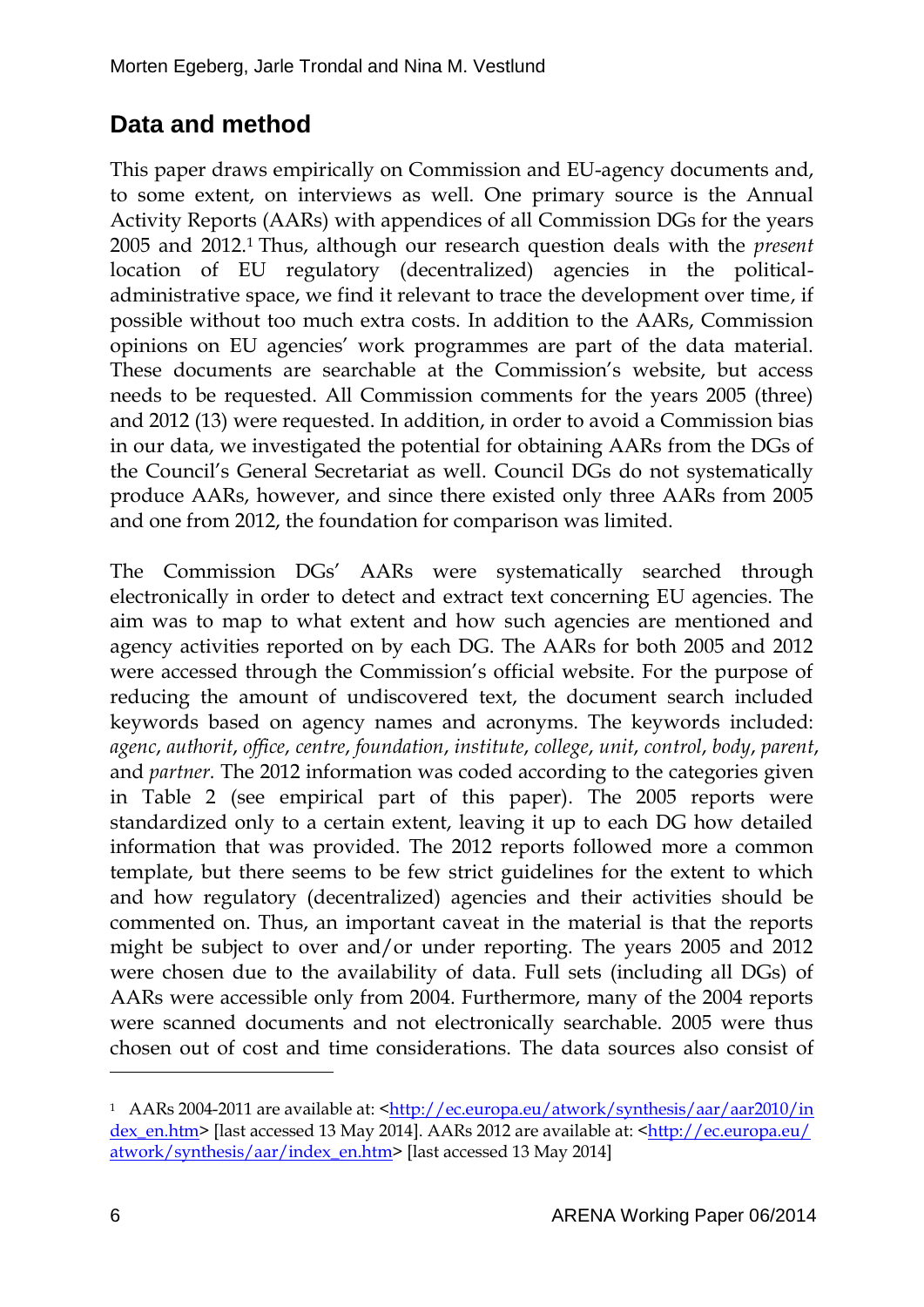other Commission documents such as 'analytical fiches' <sup>2</sup> , opinions, communications and reports. In particular, the so-called 'analytical fiches' are used to tap the EU's policy on its agencies (cf. the first part of the empirical section). Authored by the Commission, these papers, arguably, may come to over-emphasize the role of the Commission. However, it is, after, all the Commission that has been assigned the task to prepare the policy documents in this area, leading up to an inter-institutional agreement or understanding.

Supplementing Commission documents, annual activity reports of the 32 EU regulatory (decentralized) agencies<sup>3</sup> were also searched through in order to map how and when the Commission, Council and Parliament were mentioned and referred to by the agencies themselves, thereby counteracting some of the imbalance that may follow from building solely on Commission documents. The following keywords were included in the search: *commission*, *directorate*, *general*, *council*, *secretariat*, *parliament*, *parent*, *partner*, *DG*, *EP*, and *EC*. The frequency in the AARs of the words *commission*, *DG*, *EC*, *council*, *presidency*, *parliament* and *EP* is reported in Table 3 (see empirical part of this paper). First, the frequency was registered electronically by using the Adobe Professional (and controlled for in Word Frequency Counter). Then all the hits were manually controlled for context and irrelevant hits filtered out (for instance, all mentions of 'parliament' referring to national parliaments were filtered out, as were references to the Council of Europe, etc.). We are fully aware of the methodological limits of such counting alone. Nevertheless, used in combination with, *inter alia,* content-analysis of the AARs of Commission DGs, we think we will get a more balanced picture of EU agencies in the politicaladministrative space. Additional information on the relationships between the agencies and the Commission, the Council and the EP was acquired through five phone interviews followed up by emails. The interviewees were representatives of the EP Directorate for Presidency Service of the Parliament, the Council General Secretariat, and the Commission's Secretariat General.

 $\overline{a}$ 

<sup>&</sup>lt;sup>2</sup> A series of analytical papers published at the Commission's website, available at:  $\frac{\text{http://eu}}{\text{http://eu}}$ [ropa.eu/about-eu/agencies/overhaul/index\\_en.htm>](http://europa.eu/about-eu/agencies/overhaul/index_en.htm) [last accessed 13 May 2014].

<sup>3</sup> ACER, BEREC, CdT, CEDEFOP, CEPOL, CPVO, EASO, EASA, EBA, ECDC, ECHA, EEA, EFCA, EFSA, EIGE, EIOPA, EMA, EMCDDA, EMSA, ENISA, ERA, ESMA, ETF, eu-LISA, EU-OSHA, EUROFOUND, EUROJUST, EUROPOL, FRONTEX, GSA, OHIM, FRA.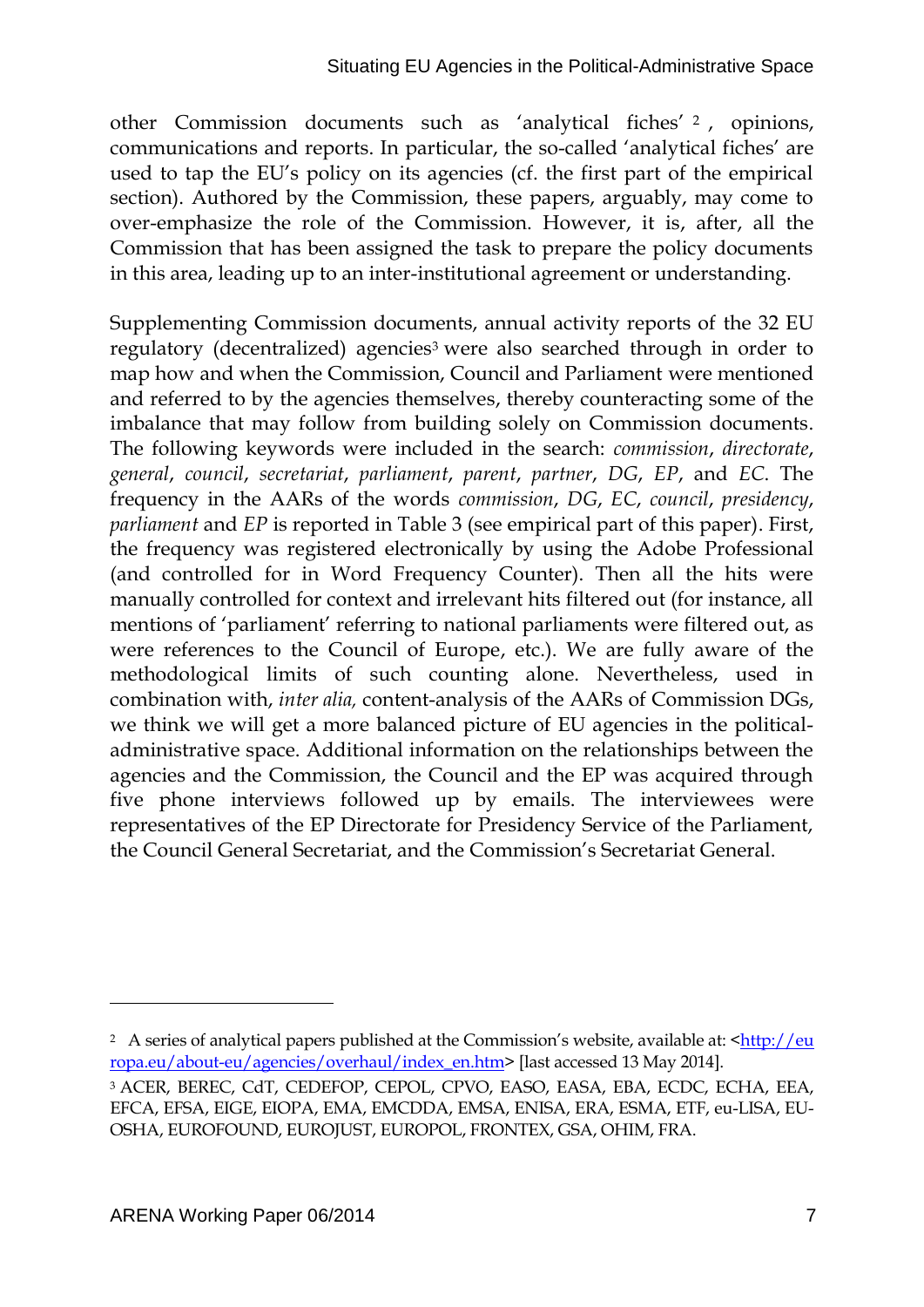## **Results**

#### **Framing the Commission-agency relationship**

This section frames the Commission-agency relationship by discerning (i) how the organizational arrangement between the Commission and EU agencies is set out (frame structure), and (ii) how this relationship is planned, foreseen and endorsed (frame policy).

#### **Frame structure**

The frame structure is not the result of a grand institutional design from the Commission headquarter. Initially, the Commission was hesitant to the emergence of parallel administrations outside the Commission. During the last decade, the Commission has indeed changed basic ideas about EU agencies from viewing them as a 'tolerated anomaly' (European Commission 2001: 16) towards seeing them as 'part of the institutional landscape of the Union' (European Commission 2009: 2). As the Commission experienced that the agencification process advanced momentum, their major response has been to rein EU agencies into the orbit of the Commission.

During the last decade, the Commission has offered a variety of arguments for why EU agencies should be created in the first place: such agencies may contribute to the technical and sectoral know-how of the Commission, to increased visibility of policy sectors, to administrative cost savings, and to strengthening the abilities of the Commission to focus on core tasks, i.e. policy development. EU agencies have also been seen as a way for Commission DGs to control the implementation of community regulation, to strengthen their capacity to become secretariats of the College of Commissioners by hiving off technical tasks to semi-autonomous agencies, and to secure 'expertise, credibility and visibility' (Analytical Fiche Nr. 2; European Commission 2005: 3). At the end of the decade – after several evaluations of EU 'decentralised agencies' - the Commission 'concludes positively on several aspects of the agency system' (Analytical Fiche Nr. 29: 3).

Most of the current EU agencies share some generic organisational features: they are specialized bodies outside the key Community bodies, they have limited mandates and formal powers, they are led by a Director and a Management board, and they are horizontally organized fairly similarly to the Commission DGs. The management board's main functions are usually to decide on the agency's budget, the work programme, and the appointment of its executive director, subsequent to the Commission's nomination of a candidate. Management boards are typically composed of a large majority of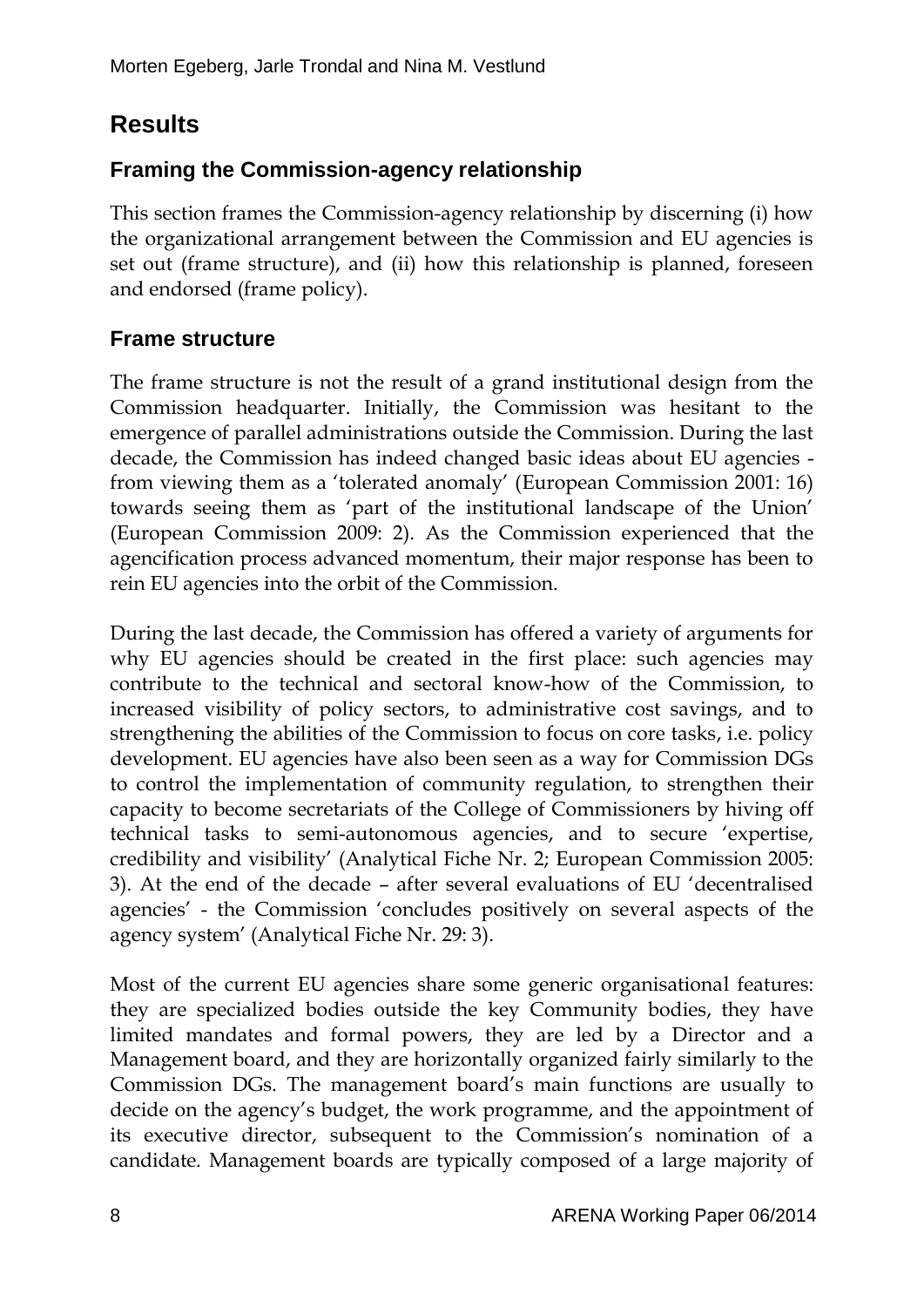member state representatives and a couple of Commission representatives; more seldom accompanied by EP and interest group representatives. Finally, a vast majority of the budgets of EU agencies are financed by the EU budget, sometimes with additional contributions coming from fees and payments from services. Moreover, the financial discipline by the Commission's Financial Controller has become gradually stricter (Dehousse 2008: 19). '[...] [T]he Commission remains responsible for the execution of the budgetary lines dedicated to the agency [...]' (Analytical Fiche Nr. 2: 5). Thus, the budgetary autonomy of EU agencies is severely constrained.

#### **Frame policy**

Facilitated by this frame structure, the Commission's frame policy endorses EU agencies as 'partners' of the Commission and its DGs. This frame policy rests on the idea that agencies assume an integral part of the EU executive (meaning the Commission); an idea shared by the EP (Dehousse 2008: 797). One early testimony of this integral policy frame was the 'White Paper on Governance' issued in 2001 which called for the Commission to control and monitor EU agencies. As one illustration, the White Paper emphasized that agency staff should fall under the same staff regulations as ordinary Commission Administrators (see also European Commission 2005: 20). Agency autonomy was sacrificed for the Union's need for integrated and uniform administration. The White Paper appealed for Commission control of EU agencies while also underlining the limited roles played by such agencies. During the discussion of this White Paper the Commission seemed increasingly reluctant to grant autonomy to EU agencies by suggesting that EU agencies in general 'reinforce [...] the capacity of the European executive as a whole [...]' (Secretariat General 2001: 3). Yet, the Commission recognized that it lacked sufficient capacities to control EU agencies (Secretariat General 2001: 24). This experience triggered the Secretariat General (2001: 25) to call for the creation of 'appropriate infrastructure' in the Commission for steering and monitoring EU agencies. At present, however, the Commission may be hesitant to intervene on a case-by-case basis in EU agency affairs. Illustrative of this, 'the Commission [claimed it] cannot give instructions to the agencies or oblige them to withdraw certain decisions' (Szapiro 2005: 4).

The 'Analytical Fiches' clearly reveal the Commission's policy frame of close integration of the Commission DGs and 'their' agencies. The semantic twins applied by the Commission are 'partner' and 'parent', where 'partner' suggests a more equal role between the agencies and the Commission while 'parent' advises a more superior role of the Commission vis-à-vis EU agencies. The Commission even argues that the 'parent' role of the Commission has become greater than envisaged: 'The weight of the Commission is [...] clearly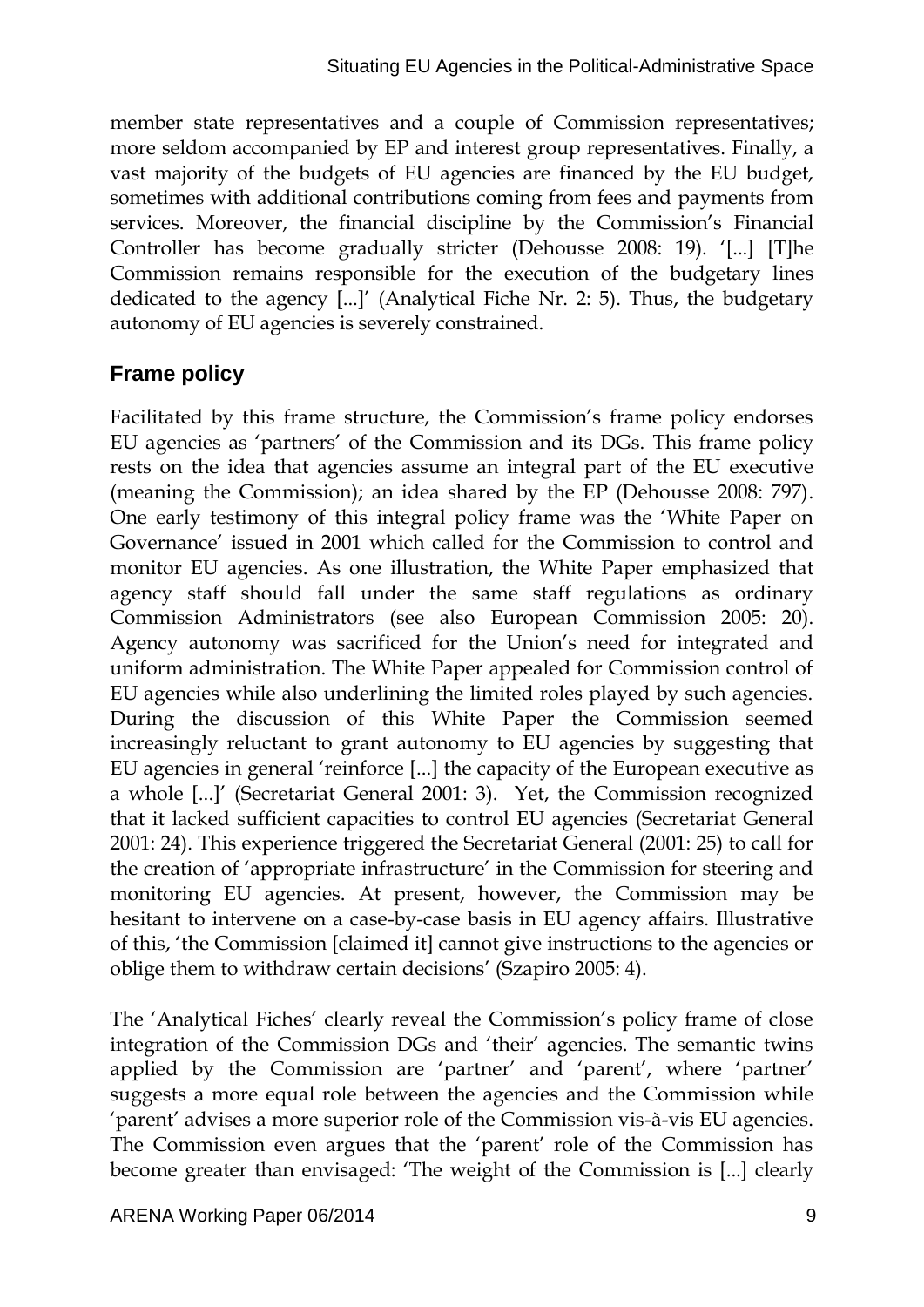beyond its formal powers' (Analytical Fiche Nr. 31: 4). 'The Commission is often requested to take responsibilities in relation to agencies in a way which is not proportionate to its institutional role and influence in respect of agencies. In particular, the Commission is often requested to take "remedial" action without having the actual competence to do so' (Analytical Fiche Nr. 31: 4). The parental role of the Commission 'often takes place on an informal, operational basis' (Analytical Fiche Nr. 31: 4). Interestingly, informants in the Commission report that some DGs ask 'their' agencies for input when writing the Analytical Fiches. These DGs seem to be advocates for 'their' agencies inside the Commission – for example vis-à-vis other DGs in annual budgetary processes.

Whereas the relationship between EU agencies and the Commission is described in great detail in the 'Analytical Fiches', the corresponding relationship between EU agencies and the EP and the Council is described with less rigor. This difference illustrates a policy frame favouring the Commission-agency relationship. This variation was already envisaged in the 'Inter-institutional Agreement' on EU agencies presented by the Commission in 2005. The EP's role in the preparation of agencies' annual work programmes as well as in the nomination of executive director is described as 'formal hearing', 'exchange of information' and 'views', etc. (Analytical Fiche Nr. 32). However, the EP has particular responsibilities on deciding agencies' annual budgets. Also, responsible EP committees assign a 'standing rapporteur' or 'contact person' for agencies 'under the committee's responsibility' (Analytical Fiche Nr. 32: 5). The role of the Council is described as that of 'political supervision' by discussing annual activity reports and 'hearings' (Analytical Fiche Nr. 33). 'The Council is centrally involved when the basic regulation is discussed. When an agency is established, the Council's role is limited' (Analytical Fiche Nr. 32: 4). By contrast, the role of the Commission in dealing with the annual work programmes of agencies is described in great detail:

Experience shows that the work programme has proved to be a valuable tool in order to enhance coherence and complementarity of agencies' activities *vis-à-vis* EU policies, since the work programme is generally submitted to a process of consultation with the Commission. However, the way this consultation takes place is quite uneven across agencies, as in some cases the Commission is consulted at DG level, in others the annual work programme is adopted after receiving the Commission's opinion, i.e. the opinion of the College, while for a couple of agencies the Commission agreement is necessary before the annual work programme can be adopted. (Analytical Fiche Nr 13:2)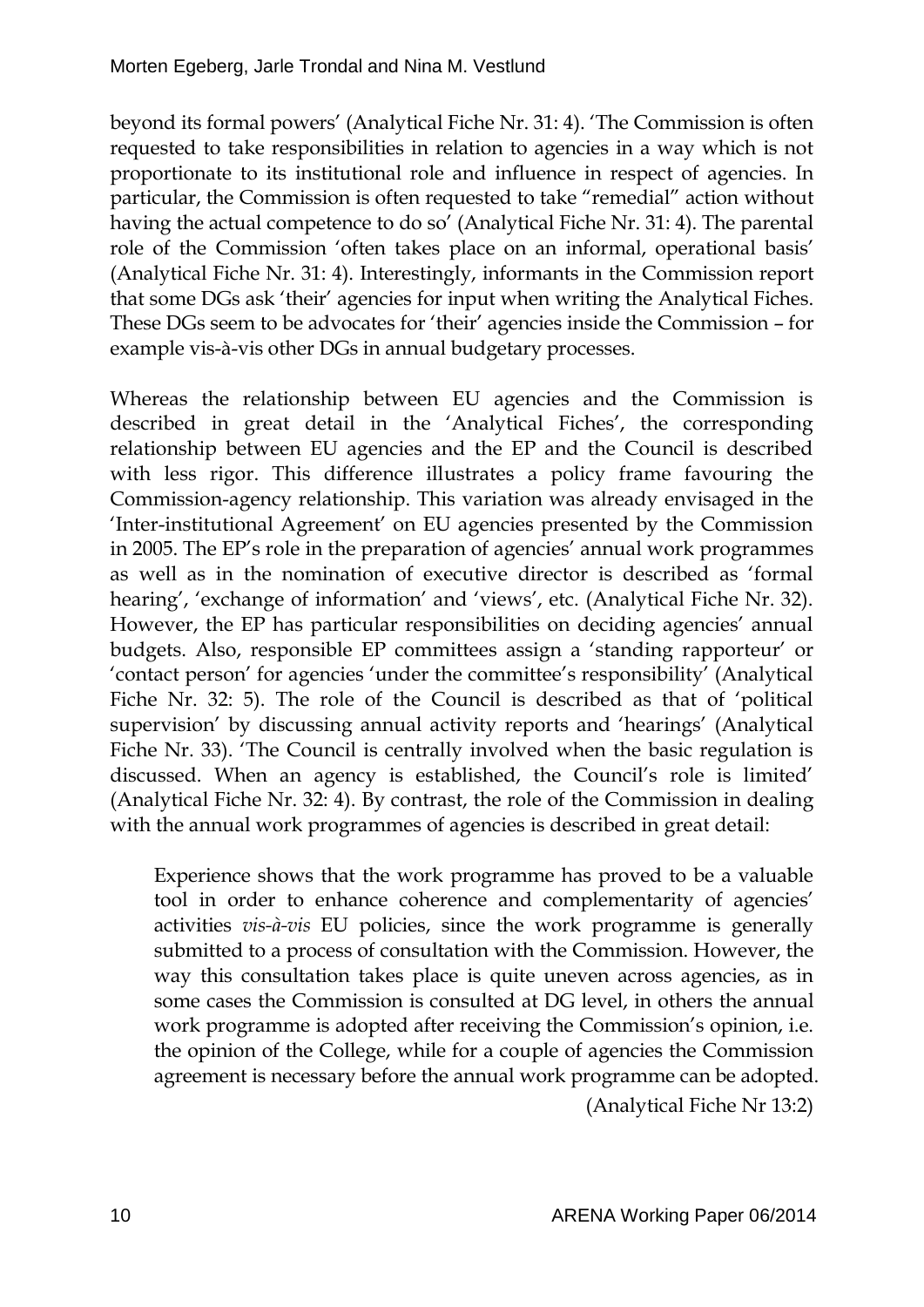Also, 'most agencies have to receive the Commission's opinion before adopting the multi-annual staff policy plan' (Analytical Fiche Nr. 31: 2). Finally, 'the Commission is also responsible for executing the Commission budget line related to the contribution to the agency' (Analytical Fiche Nr. 31: 3).

The Commission has put greater prominence on developing a *coherent* policy frame on EU agencies (Szapiro 2005: 4). The first initiative in this regard was the 'Interinstitutional Agreement' proposed in 2005, followed up with 'The way forward' in 2008. The next step was the launch of a 'detailed *Roadmap* for setting up agencies issued by the Commission in the autumn 2009. This Roadmap aims at helping the parent DGs in the Commission with the set-up of their new agencies [...]' (Analytical Fiche Nr. 2: 5). Indicative of this is the parent DG's role in the creation and staffing of EU agencies: 'Before the adoption of the founding regulation by the legislator, certain elements of the selection of the core administrative staff may be initiated by the parent Directorate General of the Commission [...]' (Analytical Fiche Nr. 12: 2). The set-up process may be facilitated when experienced Commission personnel is seconded to the newly created agency (Analytical Fiche Nr.2: 5). Moreover, 'the basic regulation normally foresees that a Commission official may be appointed as an interim director to facilitate the start-up of an agency' (Analytical Fiche Nr. 12: 1-2). And, 'before acquiring decisional autonomy, the agency exists only as a project in the work programme of the Commission responsible service' (Analytical Fiche Nr. 12: 4). As expressed in a recent evaluation of EU agencies, 'whereas the connection with the parent DG often comes naturally, several agencies express concern that it is more difficult to maintain a close working relationship [...] with other DGs' (Rambøll et al. 2009: 74).

Also, the Commission has launched the idea to develop a 'common approach' together with the EP and the Council in July 2012 (Joint Statement 2012). Together these policy documents reflect an emergent policy frame – an 'agencification policy'. These non-binding blueprints aim towards 'greater coherence in the way agencies function [...] For example the Commission will develop standard provisions of a horizontal nature in their founding acts' (European Parliament, Council, European Commission 2012; European Commission 2012: 2). The Roadmap issues 'concrete timetables for the planned initiatives' (European Commission 2012). The Roadmap (European Commission 2012) also states that Commission representatives' on the agency management boards 'will be more closely involved in the monitoring of the agencies' activities [...]'.

The Commission quests for order by quasi-monopolizing interactions with the agencies is substantiated by the Roadmap's launch of an 'alert-warning system':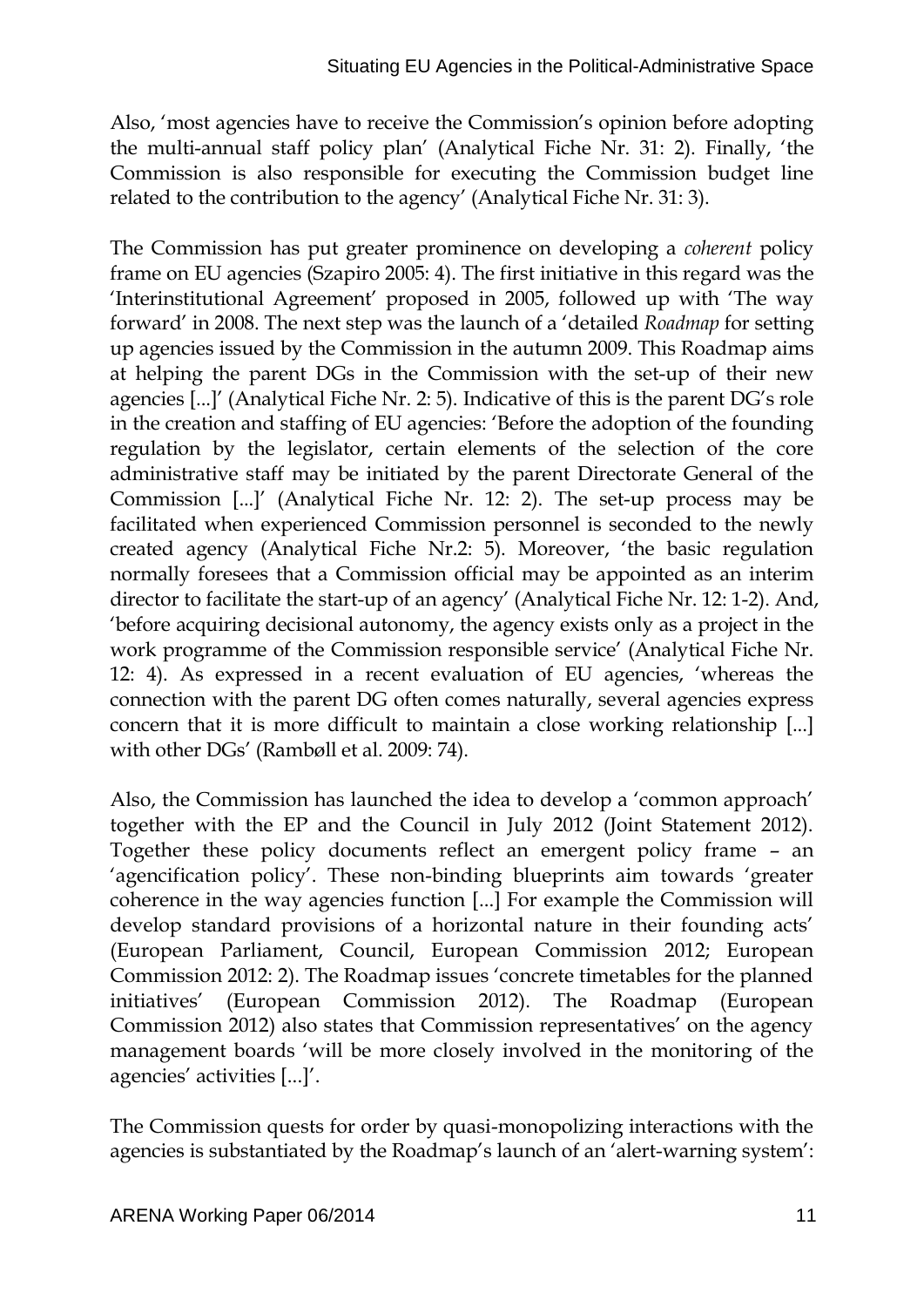'The Commission is now formally entrusted with the responsibility to warn the European Parliament and Council in case it has serious reasons for concern that an agency's Management Board is about to take decisions which may not comply with the mandate of the agency […]' (European Commission 2012: 1-2). The Commission's new Roadmap thus aims to develop common standards that may be issued vis-à-vis EU agencies – for example in the preparation of annual work programmes. Secondly, the Roadmap also suggests that EU agencies should 'have a clear strategy for cooperation with third countries and/or international organizations, but that these strategies should be coordinated with partner DGs in the Commission to 'ensure that the agencies operate within their mandate and the existing institutional framework' in view of the overarching aim of 'consistency of EU policy'.

Following up the 'common approach', the Commission has recently established an inter-service group of agency correspondents that meets twice a year to discuss Analytical Fiches, the 'common approach', new initiatives, best practices, and so on. This inter-service group typically consists of desk officials from all 'policy DGs' who have sub-ordinated EU agencies, plus horizontal DGs with a coordinating role (Analytical Fiche Nr. 31: 5). Still, most capacities for supervising EU agencies exist within Commission DGs. The expected consequences of a coordinated policy from the Commission vis-à-vis EU agencies thus remain embryonic.

In sum, the Commission offers a structural and policy frame that pictures tight relationships between Commission DGs and 'their' EU agencies. The Commission frames EU agencies as integral to Commission activities, not as free-floating bodies.

### **Commission-Agency relationships in practice**

A first sign of whether an organized relationship between the Commission and EU agencies exists could be the extent to which agencies are seen as 'belonging to' *particular* Commission departments (DGs) rather than floating more loosely around. Table 1 shows indeed how the Commission itself has neatly allocated the so-called regulatory (or decentralized) agencies among certain DGs. This registration is based on the 32 DG Annual Activity Reports (2012) in which the various DGs report on their activities *inter alia* in relation to 'their' respective agencies. The only exceptions observed are ECHA's connection to DG ENTR as well as to DG ENV, and EMCDDA's link to DG SANCO as well as to DG JUST. However, such 'double-hatted-ness', which may reflect unresolved tensions between interests (such as industrial and environmental), is also known within national governments.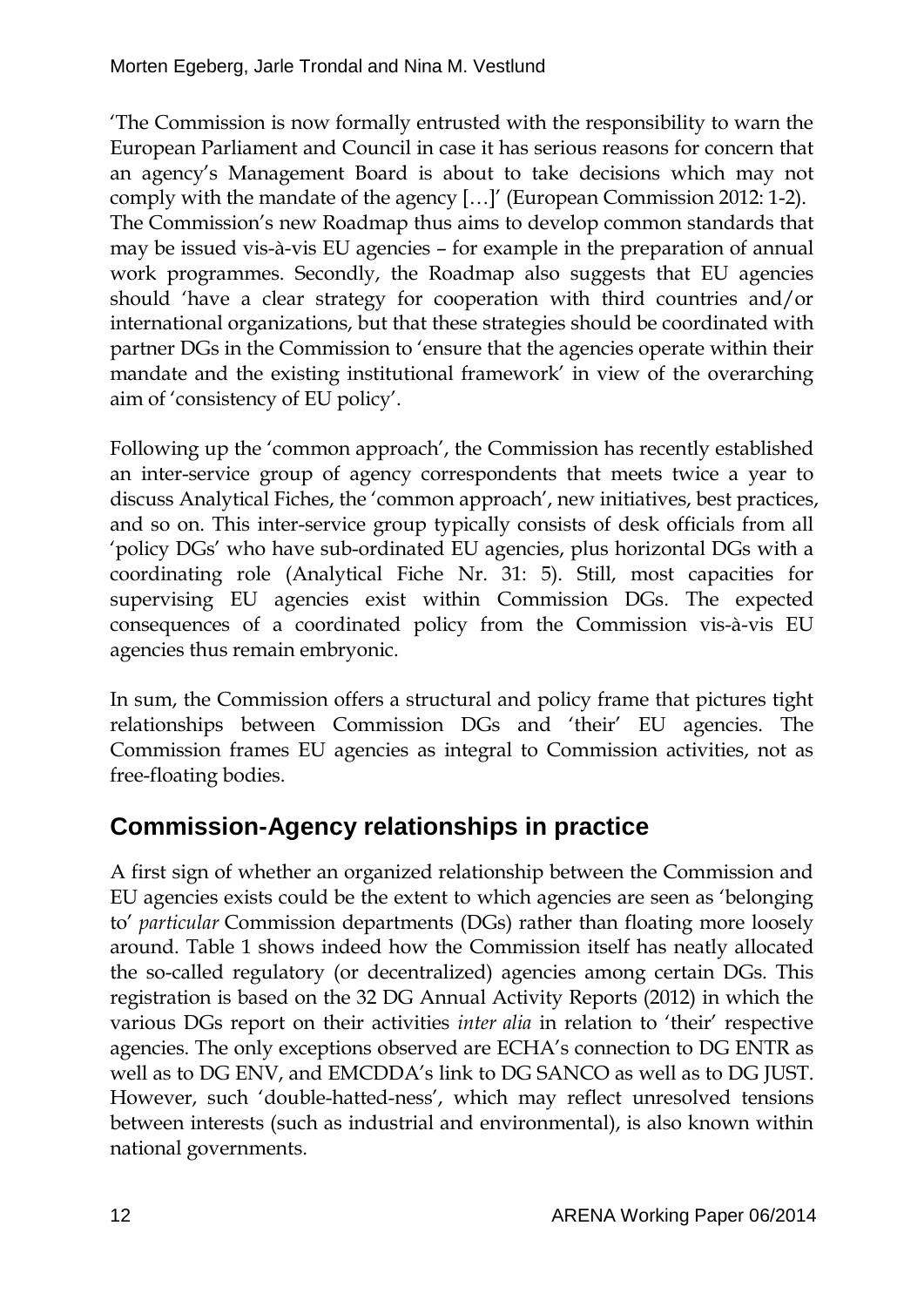| <b>DGs 2012</b>                                                  | <b>Agencies 2012</b> |                                                                                                                                       |
|------------------------------------------------------------------|----------------------|---------------------------------------------------------------------------------------------------------------------------------------|
| <b>Agriculture and Rural</b><br>Development (AGRI)               |                      |                                                                                                                                       |
| Budget (BUDG)                                                    |                      |                                                                                                                                       |
| <b>Climate Action (CLIMA)</b>                                    |                      |                                                                                                                                       |
| Communication (COMM)                                             |                      |                                                                                                                                       |
| <b>Communications Networks,</b><br><b>Content and Technology</b> | <b>ENISA</b>         | European Network and Information<br><b>Security Agency</b>                                                                            |
| (CNECT)                                                          | <b>BEREC</b>         | Body of European Regulators for<br><b>Electronic Communications</b>                                                                   |
| Competition (COMP)                                               |                      |                                                                                                                                       |
| <b>Economic and Financial Affairs</b><br>(ECFIN)                 |                      |                                                                                                                                       |
| <b>Education and Culture (EAC)</b>                               | <b>CEDEFOP</b>       | European Centre for the Development<br>of Vocational Training                                                                         |
|                                                                  | <b>ETF</b>           | <b>European Training Foundation</b>                                                                                                   |
| Employment, Social Affairs and<br>Inclusion (EMPL)               | EU-OSHA              | European Agency for Safety and<br><b>Health at Work</b>                                                                               |
|                                                                  | <b>EUROFOUND</b>     | European Foundation for the<br>Improvement of Living and Working<br>Conditions                                                        |
| Energy (ENER)                                                    | <b>ACER</b>          | Agency for the Cooperation of Energy<br>Regulators                                                                                    |
| Enlargement (ELARG)                                              |                      |                                                                                                                                       |
| Enterprise and Industry (ENTR)                                   | <b>ECHA</b>          | <b>European Chemicals Agency</b>                                                                                                      |
|                                                                  | <b>GSA</b>           | <b>European GNSS Agency</b>                                                                                                           |
| Environment (ENV)                                                | <b>ECHA</b>          | <b>European Chemicals Agency</b>                                                                                                      |
|                                                                  | <b>EEA</b>           | <b>European Environment Agency</b>                                                                                                    |
| EuropeAid Development &<br>Cooperation (DEVCO)                   |                      |                                                                                                                                       |
| Eurostat (ESTAT)                                                 |                      |                                                                                                                                       |
| <b>Health and Consumers</b>                                      | <b>EMA</b>           | <b>European Medicines Agency</b>                                                                                                      |
| (SANCO)                                                          | <b>ECDC</b>          | <b>European Centre for Disease</b><br><b>Prevention and Control</b>                                                                   |
|                                                                  | <b>EFSA</b>          | <b>European Food Safety Authority</b>                                                                                                 |
|                                                                  | <b>CPVO</b>          | <b>Community Plant Variety Office</b>                                                                                                 |
| Home Affairs (HOME)                                              | <b>EASO</b>          | European Asylum Support Office                                                                                                        |
|                                                                  | <b>EMCDDA</b>        | European Monitoring Centre for Drugs<br>and Drug Addiction                                                                            |
|                                                                  | <b>FRONTEX</b>       | European Agency for the<br><b>Management of Operational</b><br>Cooperation at the External Borders<br>of the Member States and the EU |
|                                                                  | <b>CEPOL</b>         | European Police College                                                                                                               |
|                                                                  | <b>EUROPOL</b>       | <b>European Police Office</b>                                                                                                         |
|                                                                  | eu-LISA              | EU Agency for large-scale IT systems                                                                                                  |

| Table 1: Commission DGs and EU (decentralized/regulatory) agencies. |  |
|---------------------------------------------------------------------|--|
|                                                                     |  |

Cont.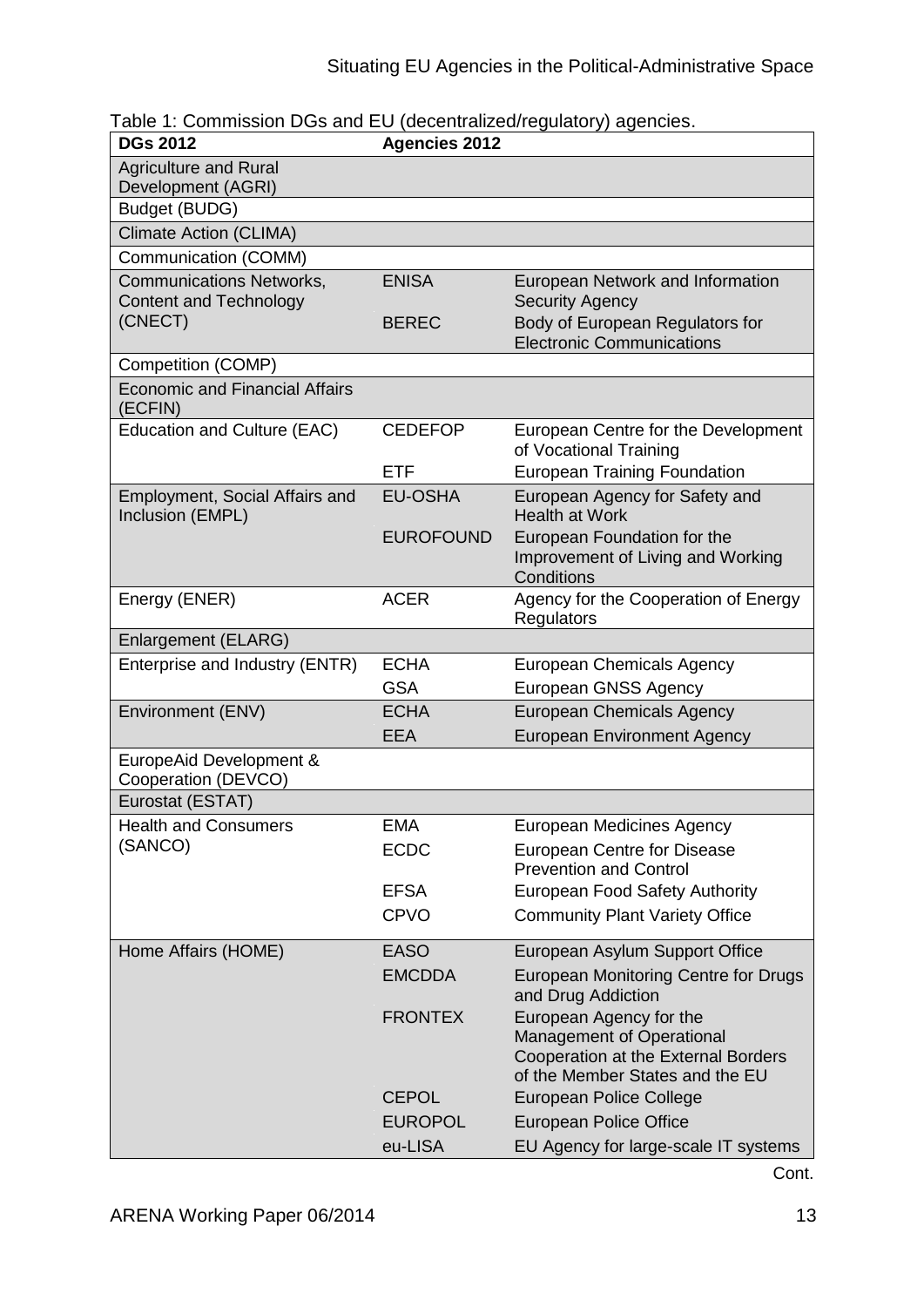| <b>DGs 2012</b>                                 | <b>Agencies 2012</b> |                                                                  |
|-------------------------------------------------|----------------------|------------------------------------------------------------------|
| Humanitarian Aid and Civil<br>Protection (ECHO) |                      |                                                                  |
| <b>Human Resources and Security</b><br>(HR)     |                      |                                                                  |
| Informatics (DIGIT)                             |                      |                                                                  |
| <b>Internal Market and Services</b><br>(MARKT)  | <b>OHIM</b>          | Office for Harmonisation of the<br><b>Internal Market</b>        |
|                                                 | <b>EBA</b>           | <b>European Banking Authority</b>                                |
|                                                 | <b>EIOPA</b>         | European Insurance and<br><b>Occupational Pensions Authority</b> |
|                                                 | <b>ESMA</b>          | <b>European Securities and Markets</b><br>Authority              |
| Interpretation (SCIC)                           |                      |                                                                  |
| <b>Joint Research Centre</b><br>(JRC)           |                      |                                                                  |
| Justice (JUST)                                  | <b>EIGE</b>          | European Institute for Gender Equality                           |
|                                                 | <b>EMCDDA</b>        | European Monitoring Centre for Drugs<br>and Drug Addiction       |
|                                                 | <b>FRA</b>           | European Union Agency for<br><b>Fundamental Rights</b>           |
|                                                 | <b>EUROJUST</b>      | The European Union's Judicial<br><b>Cooperation Unit</b>         |
| Maritime Affairs and<br><b>Fisheries (MARE)</b> | <b>EFCA</b>          | <b>European Fisheries Control Agency</b>                         |
| <b>Mobility and Transport</b>                   | <b>EASA</b>          | <b>European Aviation Safety Agency</b>                           |
| (MOVE)                                          | <b>EMSA</b>          | European Maritime Safety Agency                                  |
|                                                 | <b>ERA</b>           | European Railway Agency                                          |
| <b>Regional Policy (REGIO)</b>                  |                      |                                                                  |
| Research and Innovation<br>(RTD)                |                      |                                                                  |
| Secretariat-General (SG)                        |                      |                                                                  |
| <b>Taxation and Customs Union</b><br>(TAXUD)    |                      |                                                                  |
| Trade (TRADE)                                   |                      |                                                                  |
| Translation (DGT)                               | CdT                  | Translation Centre for the Bodies of<br>the European Union       |

Source: Commission Annual Activity Reports 2012.

In Tables 2 and A2 (see the Appendix) we have registered DG-Agency activities and language use by content-analysing DG Annual Activity Reports (2012). We find that in 29 of the 32 agency cases (i.e. 91 per cent), the DGs mention 'supervision' and 'monitoring' of 'their' agencies as part of their activities during the year. And, in 23 cases (72 per cent), the DGs speak of themselves as 'parent DG' or 'responsible DG'.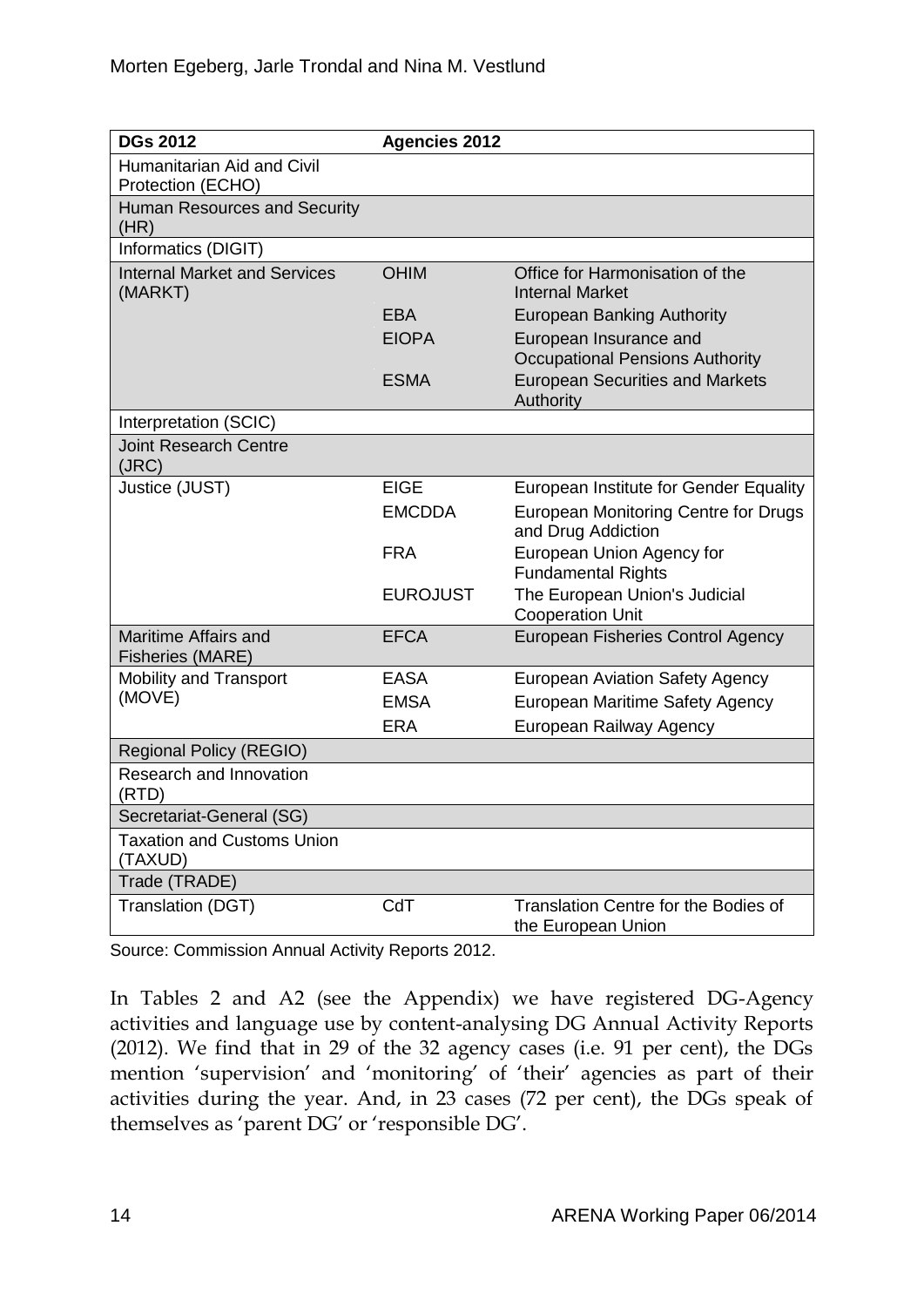Together, these observations indicate that there exists, or should exist in the eyes of the Commission, a kind of hierarchical relationship between the DG and the agency. The term 'partner DG', on the other hand, which signals a more horizontal relationship, only appears in a minority of cases (9). Moreover, only in relation to four agencies', the DG is considered solely as a 'partner DG'. Interestingly, and most commonly, the term 'partner DG' operates in tandem with 'parent DG'. This linguistic ambiguity probably reflects some power ambiguity as regards the governance structures surrounding EU agencies.

According to Table 2, the DGs report *regular* meetings or other contacts with an overwhelming majority of the agencies (26 of 32 agencies, or 81 per cent). Meetings provide opportunities for giving a steer on behalf of the Commission, e.g. related to the agency budget or work plan. However, meetings are also arenas in which agencies may try to get their own arguments across. Table 2 reveals that it is quite common that DGs comment on agencies' annual work programme: this takes place in half of the cases (16). We registered 13 Commission Comment Letters on agency work plans in 2013. These seem to be highly formal letters signed by the respective Commissioners. The number of Commission Comment Letters on the work programmes of EU agencies has increased significantly; from only one in 2003 to 13 in 2012, thus becoming a more regular activity over time. Interestingly, Table 2 Appendix also shows that former 'intergovernmental agencies', i.e. former 'pillar three'-agencies such as Frontex, Europol and Eurojust, are all subject to the Commission's supervision and involvement in their work programmes. They take part in regular meetings with the Commission, and the term 'parent DG' is used across agencies.

As already touched upon in the 'Data and method' section, the DGs' Annual Activity Reports from 2005 contain relatively little material on EU regulatory (decentralized) agencies. Moreover, the information given was not systematized to the same extent as in 2012. Thus, tables comparable to Tables 2 and 2 Appendix have not been possible to construct. Typically, the 2005 reports dealt with administrative assistance to agencies and training efforts, e.g. financial training courses (DG BUDG), guidelines on procedures for selecting the heads of agencies and for personnel policy more generally (DG ADMIN), preparations to establish agencies; e.g. ECHA (DG ENTR), creation of 'agencies group' within the DG to improve coordination and exchange of experience (DG JUST), or how agencies have contributed to the DG's achievement of its policy and legislation objectives (DG SANCO; DG TREN). Interestingly, in its 2005 report DG MARKT explicitly states that it has *no* direct supervisory role to fulfil vis-à-vis its agency (only OHIM at that time). While Table 2 displays no information on OHIM in 2012, it nevertheless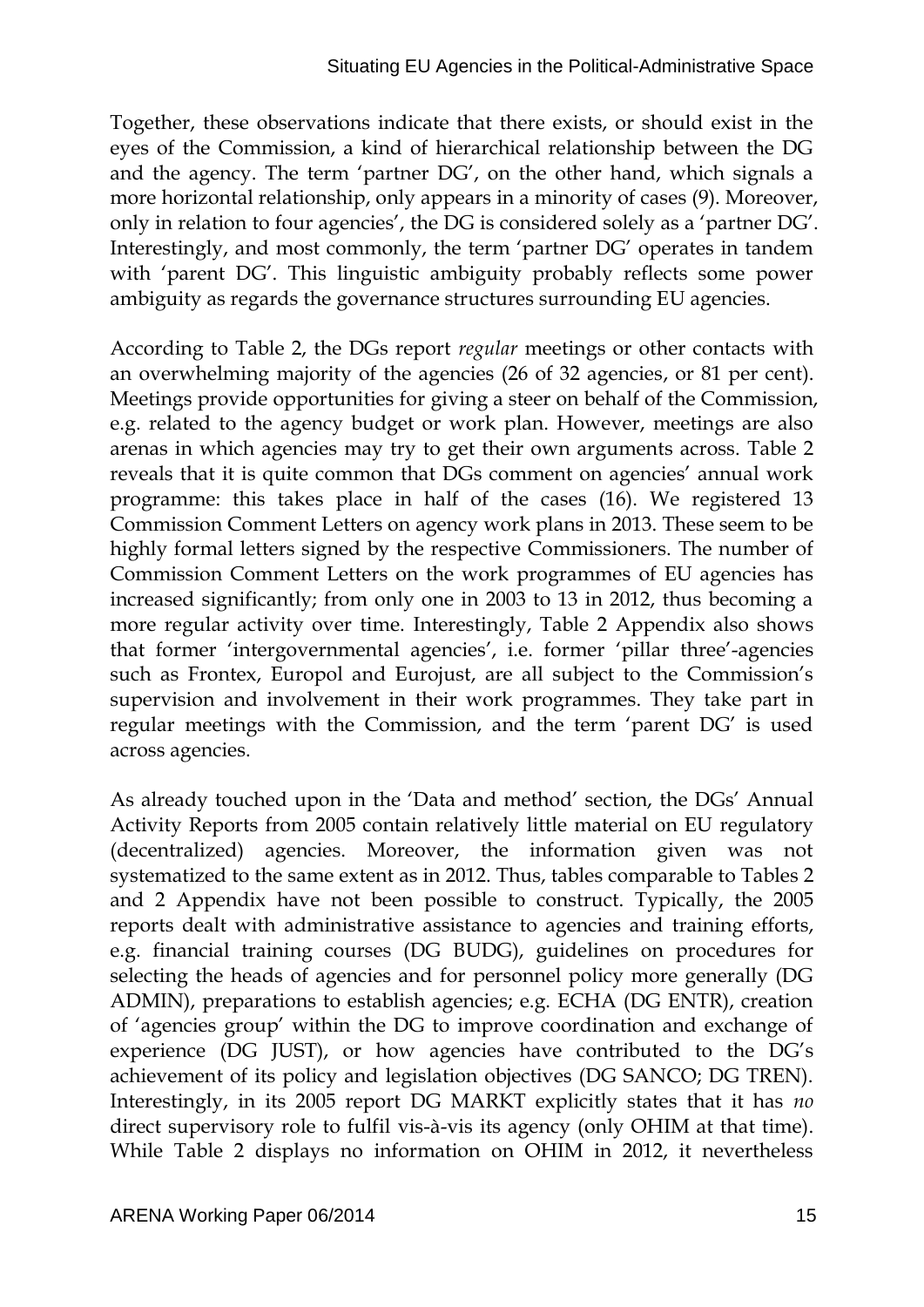uncovers that DG MARKT at this time says it *has* a supervisory and monitoring role in relation to EBA, ESMA and EIOPA, although the term 'partner DG' is used in these cases.

Table 2: Commission DG – Agency relationships as described in DG Annual Activity Reports (2012).

|                                           | <b>Frequency</b> | Percentage |
|-------------------------------------------|------------------|------------|
| DG supervises/monitors agency             | 29               | g.         |
| Regular contacts between DG and agency    | 26               | 81         |
| DG sees itself as parent DG of agency     | 23               | 72         |
| DG gives opinion on agency work programme | 16               | 50         |
| DG sees itself as partner DG of agency    |                  |            |

Note: The table shows the frequency and percentage of agencies (N=32) about which the following was said.

It is harder to find documentation as regards EP-agency relationships. This may indicate a less intimate relationship. For example, while the Commission is entitled to request information from EU agencies all the time, the EP does not have the right to address 'parliamentary questions' directly to agencies: questions regarding agencies have to go via the Commission. All questions follow the route from the Unit for Parliamentary Questions in the EP Directorate for presidency service to the Commission's Secretariat General; Directorate F Relations with other institutions (Unit F1 European Parliament, Inter-Institutional Relations Group), which forwards the questions to the responsible DG. Where the question concerns 'mixed competences' of the Commission and the agency, the responsible DG sends the question to the agency asking it to draft the answer for that part of the question for which it is competent and to return it to the DG, which sends the reply to the EP.

In cases where the question concerns a matter for the agency's sole competence, the responsible DG forwards the question to the agency asking it to draft the answer and to return it to the DG. The DG then replies the MEP (interviews in the Commission and EP). In addition, MEPs may ask for informal meetings with agency personnel.

With regards to Council-agency relationships in practice, we have found no written, systematic documentation (cf. the section 'Data and method'). This does not at all mean that such connections are non-existent. However, the fact that the EP, in important respects, deals with EU agencies via the Commission and *not* via the Council indicate s that Council-agency relationships represent weaker ties than those between the Commission and the agencies.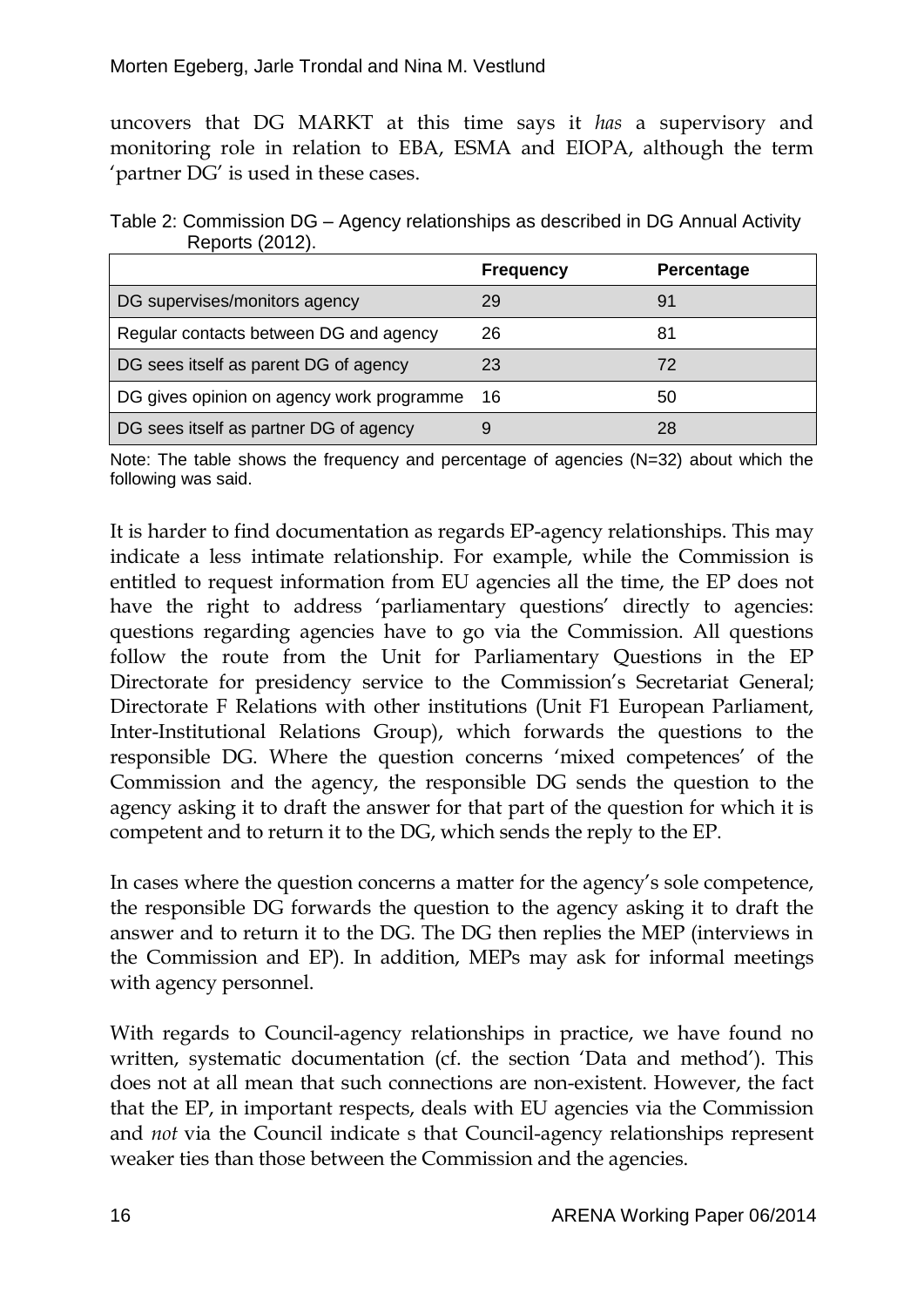| <b>EU</b> institution      | <b>Frequency</b> | Percentage |
|----------------------------|------------------|------------|
| Commission                 | 2806             | 73         |
| Council                    | 619              | 16         |
| <b>European Parliament</b> | 397              | 10         |
| Total                      | 3822             | 99         |

Table 3: References to the Commission, Council and Parliament in the annual activity reports of 32 EU agencies (2012).**\*** (word count/hits)

\* ACER, BEREC, CdT, CEDEFOP, CEPOL, CPVO, EASO, EASA, EBA, ECDC, ECHA, EEA, EFCA, EFSA, EIGE, EIOPA, EMA, EMCDDA, EMSA, ENISA, ERA, ESMA, ETF, EU-LISA, EU-OSHA, EUROFOUND, EUROJUST, EUROPOL, FRONTEX, GSA, OHIM, FRA.

Based on the agencies' annual activity reports (2012), we have quantified the distribution of references herein to the Commission, Council and Parliament respectively. Thus, we might avoid the bias stemming from only looking at the annual activity reports of the Commission DGs. Table 3 confirms very much the pivotal role of the Commission compared to the two other key institutions: an overwhelming majority of 'hits' (73 per cent) concerns the Commission, while only 16 and 10 per cent respectively relate to the Council and the EP.

## **Concluding discussion**

This paper's point of departure is the growing role of EU regulatory (decentralized) agencies. Not only have they increased in number and got more staff resources; they have also taken on (quasi-)regulatory tasks that clearly reach beyond their role as network facilitator or 'best practice' mediator. It is therefore interesting to know on behalf of whom they actually act: do they act on behalf of the EU member states and the Council, on behalf of the EU's supranational institutions like the Commission, or do they simply act on behalf of themselves? The issue is highly contested among practitioners a well as in the scholarly literature: Intergovernmentalists tend to focus on the delegation of tasks from governments that have taken place, and seem to trust the management boards in their role as controller of agency activities. Those adhering to an epistemic-community perspective, on the other hand, emphasize the independent character of expert-based regulatory bodies. And, finally, also researchers based in an organizational approach expect management boards to play a modest role in agency governance; an expectation underpinned by empirical observations. From an organizational perspective, the following factors stand out as conducive to the development of relatively close relationships between Commission DGs and EU agencies: First, both are sharing the *function* of being primarily executive bodies. Second, at both places personnel, from the bottom to the top, have an EU institution as their *primary organizational affiliation*. Third, compared to the Council and the EP, only the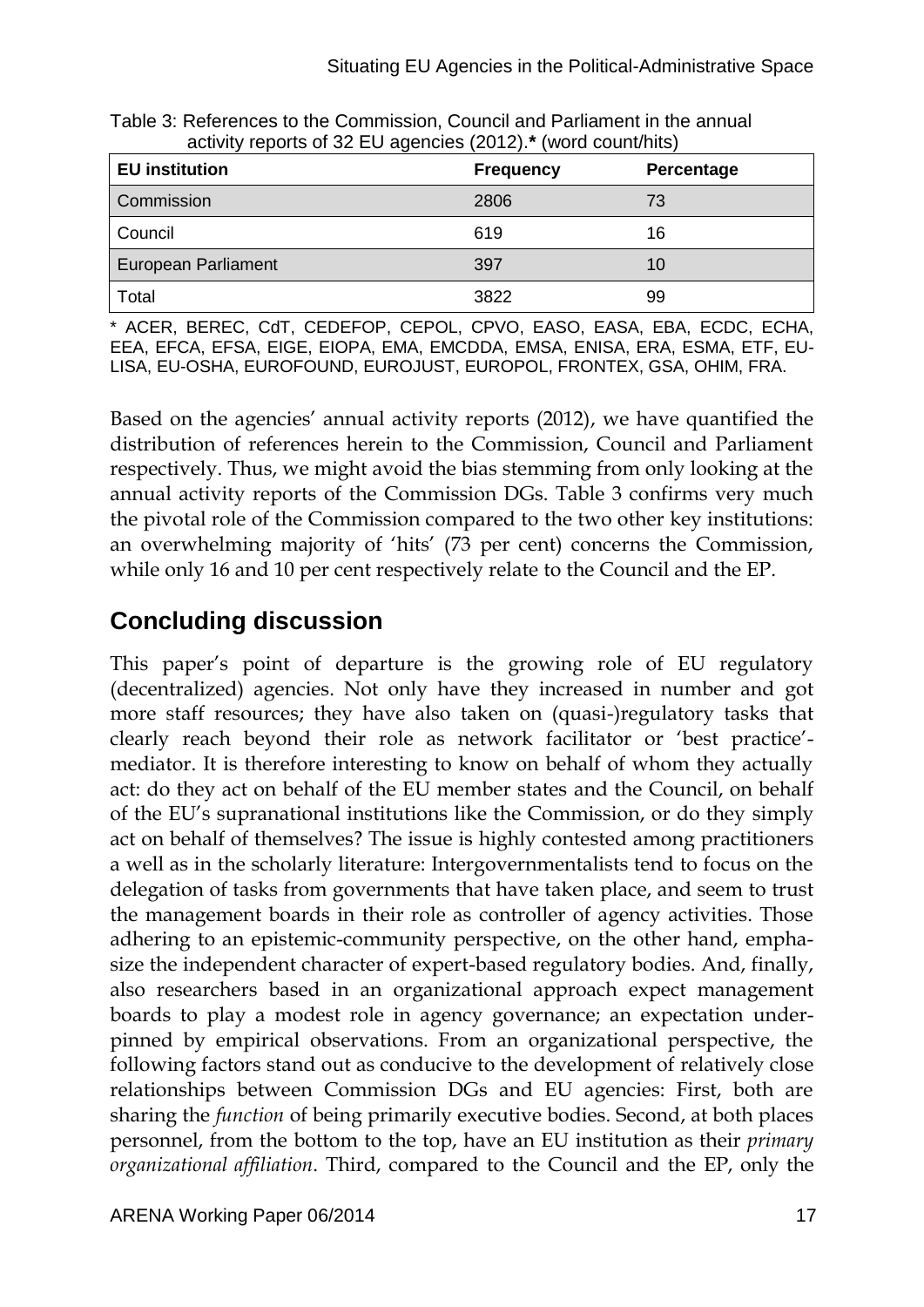Commission disposes over administrative *capacity* to follow up work at the policy implementation stage. And fourth, and finally, *legitimized templates* of department-agency arrangements found at the national level point in the direction of assigning agencies to particular departments within the executive rather than to legislative chambers. This seems to be the case at least in a European context.

We found that the EU has developed an 'agencification policy' which now seems to be anchored in common understandings and agreements across the EU's key institutions. The Commission stands out as the driving force behind this policy development, and has given itself a prominent place in the area; e.g. as regards the setting-up of new agencies, their organization and staffing, involvement in the formulation of their annual work programmes, proposing their budgets, and exercising financial control. Moreover, the Commission has created its own administrative infrastructure within the affected DGs as well as across such DGs in order to follow up its agencification policy in practice. Concerning practice, we have demonstrated how the Commission has systematically allocated the agencies among its DGs according to issue area. In an overwhelming majority of cases, the DGs supervise, have regular meetings with, and consider themselves to be *parent* DGs rather than partners of their respective agencies. It is also quite common for DGs to comment on the annual work programme of 'their' agencies, and increasingly so. Finally, we have shown that agency attention is significantly more directed towards the Commission than towards the Council or the EP. In sum, our interpretation is that although agencification tends to de-concentrate executive power (Egeberg 2012), it nevertheless may indicate centralization of executive power at the EU level since powers may have been delegated to agencies more often from national governments than from the Commission (Dehousse 2008).

The organizational factors – function, primary affiliation, capacity and legitimized template – may help to account for the strong coupling between Commission DGs and EU agencies. In addition, steps in the direction of a parliamentary system at the EU level may reinforce such a development. The EP, having achieved enhanced access to Commission decision-making through a range of formal and informal tools (cf. Egeberg et al. 2014; Wille 2013), may thus attain *indirect* control over agencies provided that they are subordinated to the Commission. The EP's support of a vertically integrated EU executive makes sense on this background. (Otherwise in a system based on the separation of powers, as in the USA, the legislator, having little control over the political executive will itself aim at reining in agencies directly (Shapiro 1997)). The EP may find its dealing with agencies via the Commission's Secretariat General (e.g. as regards parliamentary questions) highly convenient compared to dealing with the 32 agencies on an individual basis. A kind of order has emerged.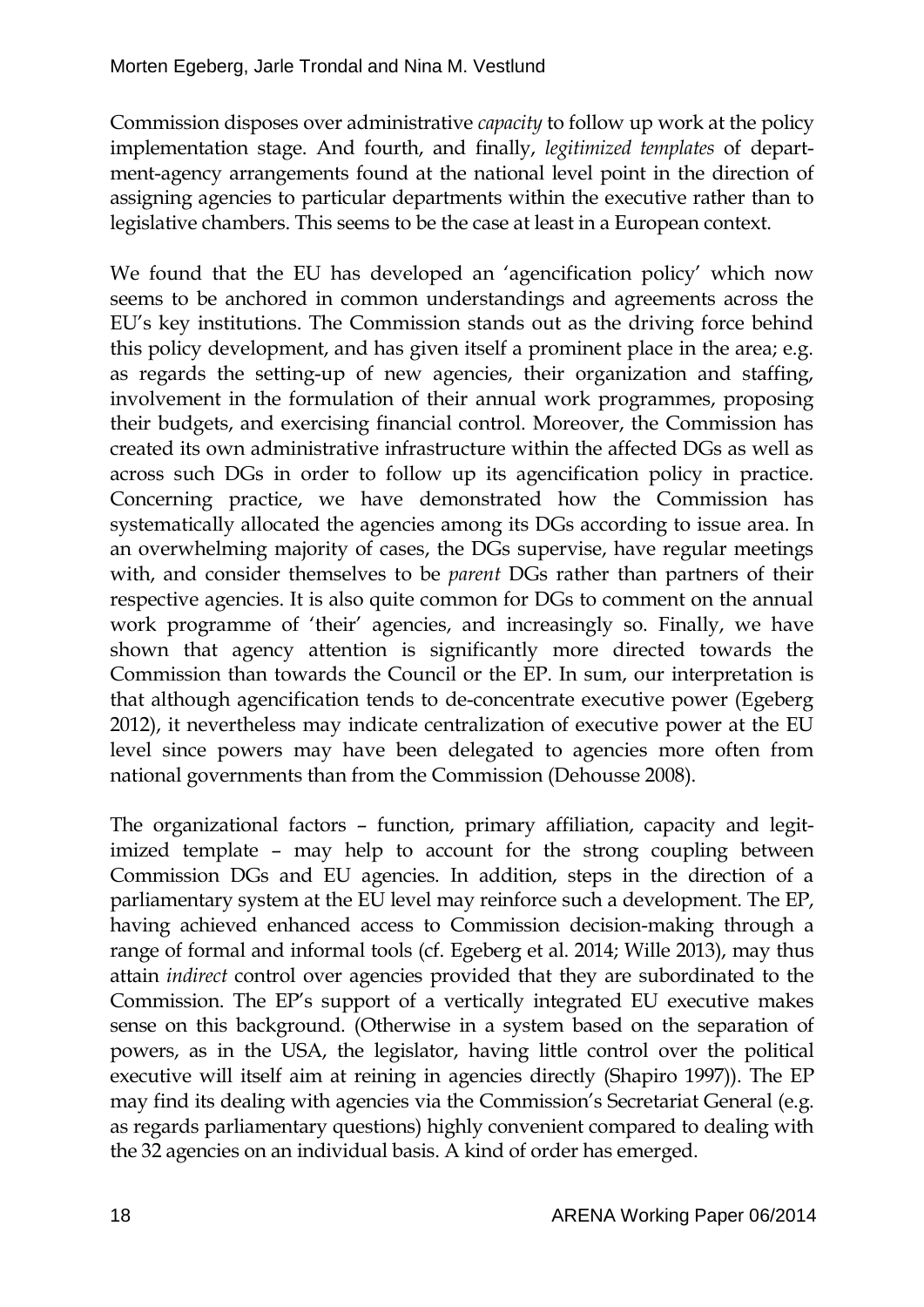#### **References**

- Buess, M. (forthcoming) 'European Union Agencies and their Management Boards: An Assessment of Accountability and *Demoi*-cratic Legitimacy', *Journal of European Public Policy*
- Busuioc, M. (2012) 'European Agencies and their Boards: Promises and Pitfalls of Accountability Beyond Design', *Journal of European Public Policy,* 19(5): 719–736.
- Busuioc, M. and Groenleer, M. (2012) 'Wielders of Supranational Power? The Administrative Behaviour of the Heads of European Union Agencies', in Busuioc, M., Groenleer, M. and Trondal, J. (eds.) (2012) *The Agency Phenomenon in the European Union,* Manchester: Manchester University Press.
- Busuioc, M., Groenleer, M. and Trondal, J. (eds.) (2012) *The Agency Phenomenon in the European Union*, Manchester: Manchester University Press.
- Christensen, J.G. and Nielsen, V.L. (2010) 'Administrative Capacity, Structural Choice and the Creation of EU Agencies', *Journal of European Public Policy,* 17(2): 176–204.
- Christensen, T., Lægreid, P., Roness, P.G. and Røvik, K.A (2007) *Organization Theory and the Public Sector: Instrument, Culture and Myth,* London: Routledge.
- Curtin, D. and Dehousse, R. (2012) 'European Union Agencies: Tipping the Balance?', in Busuioc, M., Groenleer, M. and Trondal, J. (eds.) (2012) *The Agency Phenomenon in the European Union,* Manchester: Manchester University Press.
- Dehousse, R. (1997) 'Regulation by Networks in the European Community: The Role of European Agencies', *Journal of European Public Policy,* 4(2): 246–261.
- Dehousse, R. (2008) 'Delegation of powers in the European Union: The need for a multi-principals model', *West European Politics* 31(4): 789-805.
- Eberlein, B. and Grande, E. (2005) 'Beyond Delegation: Transnational Regulatory Regimes and the EU Regulatory State', *Journal of European Public Policy,* 12(1): 89–112.
- Egeberg, M. (2012) 'How Bureaucratic Structures Matter: An Organizational Perspective', in Peters, B.G. and Pierre, J. (eds.) *The Sage Handbook of Public Administration Second Edition,* London: Sage.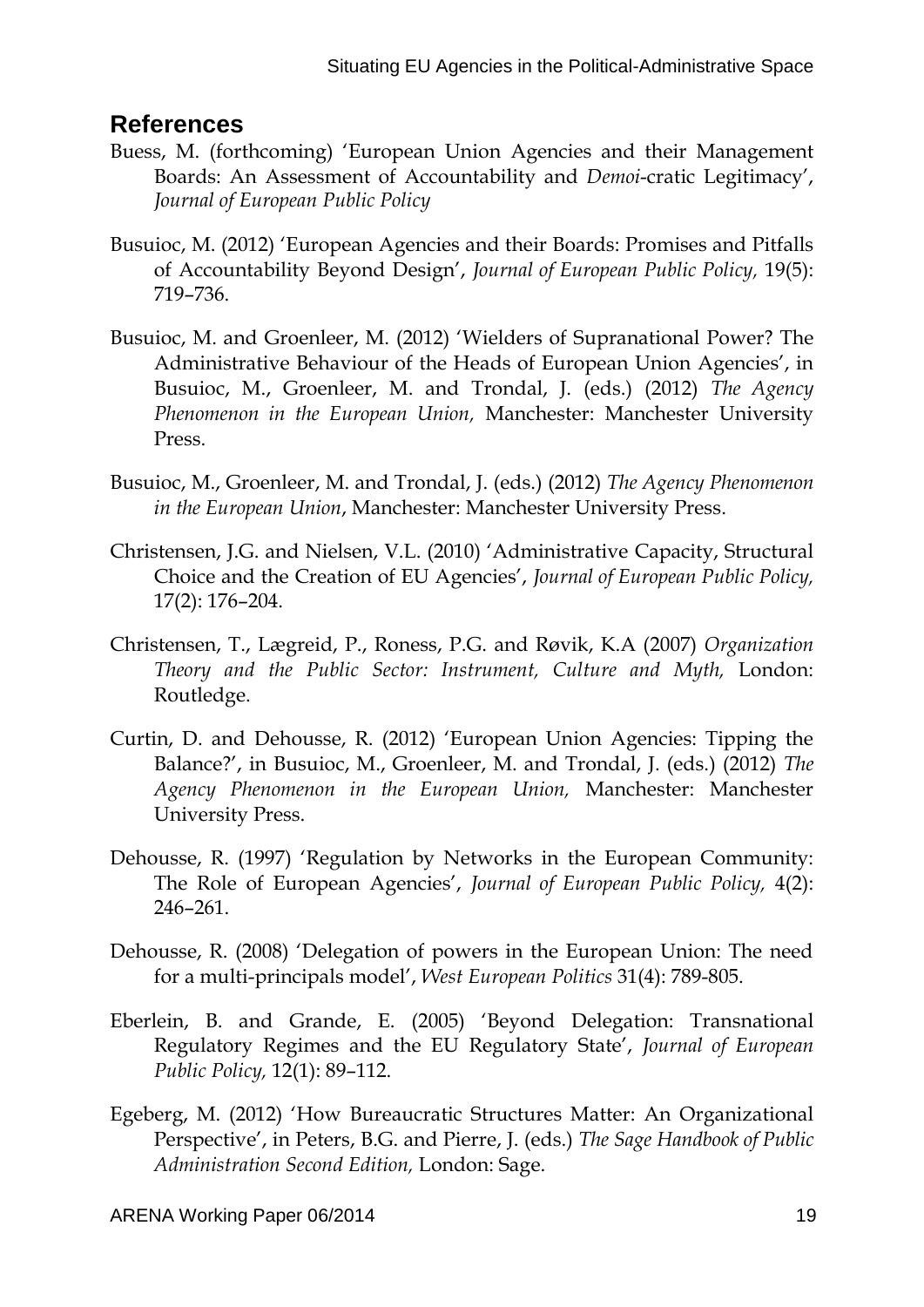- Egeberg, M. and Trondal, J. (2011) 'EU-level Agencies: New Executive Centre Formation or Vehicles for National Control?', *Journal of European Public Policy,* 18(6): 868–887.
- Egeberg, M., Gornitzka, Å. and Trondal, J. (2014) 'A not so Technocratic Executive: Everyday Interaction between the European Parliament and Commission', *West European Politics,* 37(1): 1–18.
- European Commission (2001) *European Governance: A White Paper*, Com(2001)428 final.
- European Commission (2005) Inter-institutional Agreement on the Operating Framework for the European Regulatory agencies, COM(2005)59 final.
- European Commission (2008) *European Agencies – The Way Forward*. COM(2008)135 final.
- European Commission (2012) Roadmap on the Follow-up to the Common Approach on EU Decentralised Agencies, Brussels: The European Commission
- European Parliament, Council and European Commission (2012) *Common Approach*, Brussels.
- Haas, P. (1992) 'Epistemic Communities and International Policy Coordination', *International Organization*, 46(1): 1–35.
- Kassim, H., Peterson, J., Bauer, M.W., Connolly, S., Dehousse, R., Hooghe, L. and Thompson, A. (2013) *The European Commission of the Twenty-First Century*, Oxford: Oxford University Press.
- Kelemen, R.D. (2002) 'The Politics of 'Eurocratic' Structure and the New European Agencies', *West European Politics,* 25(4): 93–118.
- Kelemen, R.D. and Tarrant, A.D (2011) 'The Political Foundations of the Eurocracy', *West European Politics,* 34(5): 922–947.
- Majone, G. (1997) 'The New European Agencies: Regulation by Information', *Journal of European Public Policy,* 4(2): 262–275.
- March, J.G. and Olsen, J.P. (1989) Rediscovering Institutions: The Organizational Basis of Politics, New York, NY: The Free Press.
- Meyer, J. and Rowan, B. (1977) 'Institutionalized Organizations: Formal Structure as Myth and Ceremony', *American Journal of Sociology,* 83: 340– 363.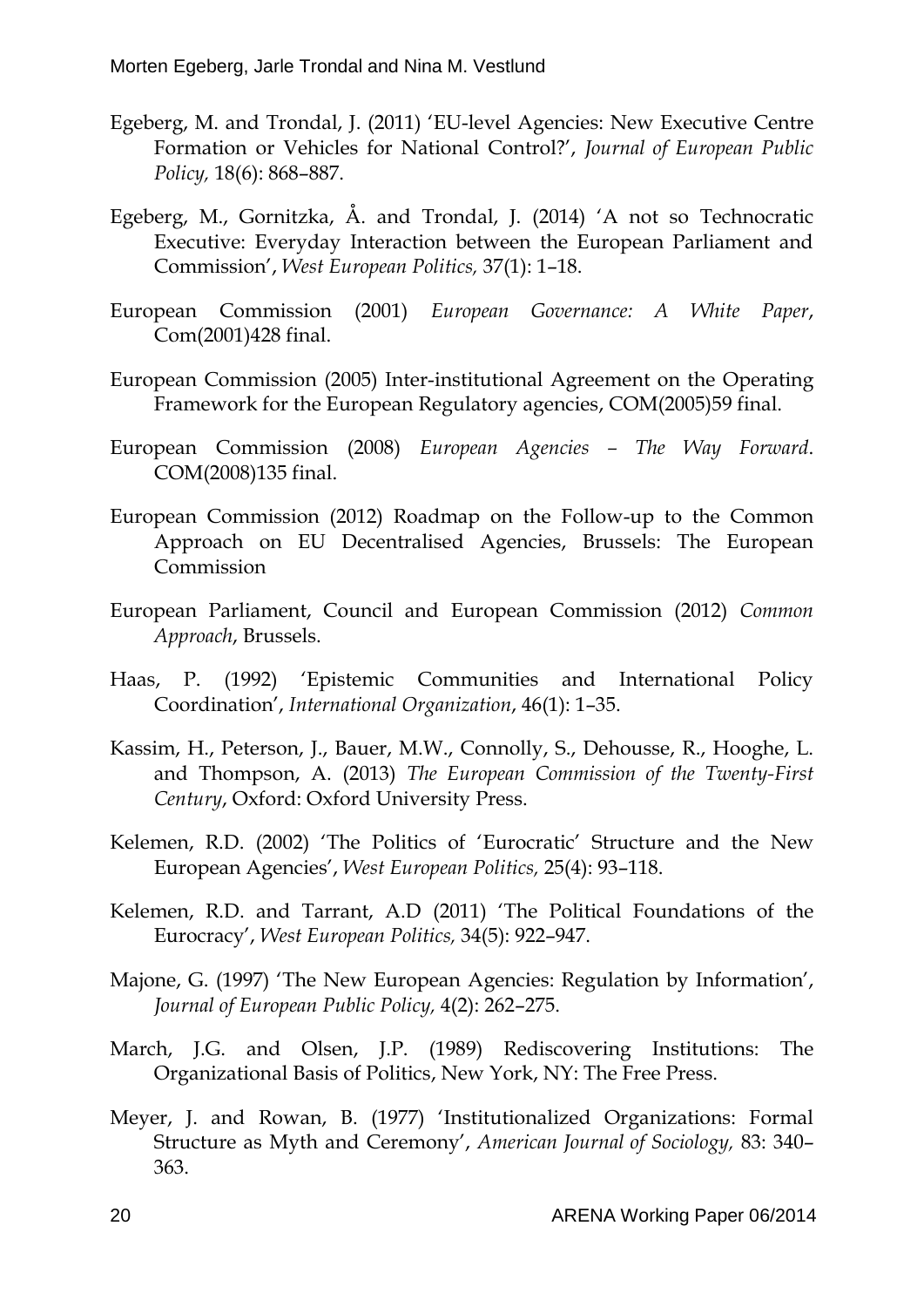- Moravcsik, A. (1998) The Choice for Europe: Social Purpose and State Power from Messina to Maastricht, Ithaca, NY: Cornell University Press.
- Olsen, J.P. (2007) *Europe in Search of Political Order,* Oxford: Oxford University Press.
- Rambøll, Eurèval and Matrix Insight (2009) Evaluation of the EU Decentralised Agencies in 2009 Final Report Volume II: Conclusions at System Level, Evaluation for the European Commission, available at: [<http://www.europarl.europa.eu/meetdocs/2009\\_2014/documents/lib](http://www.europarl.europa.eu/meetdocs/2009_2014/documents/libe/dv/evaluation_eu_agencies_vol_ii_/evaluation_eu_agencies_vol_ii_en.pdf) [e/dv/evaluation\\_eu\\_agencies\\_vol\\_ii\\_/evaluation\\_eu\\_agencies\\_vol\\_ii\\_en](http://www.europarl.europa.eu/meetdocs/2009_2014/documents/libe/dv/evaluation_eu_agencies_vol_ii_/evaluation_eu_agencies_vol_ii_en.pdf) [.pdf>](http://www.europarl.europa.eu/meetdocs/2009_2014/documents/libe/dv/evaluation_eu_agencies_vol_ii_/evaluation_eu_agencies_vol_ii_en.pdf) [last accessed 7 May 2014].
- Rittberger, B. and Wonka, A. (2011) 'Introduction: Agency Governance in the European Union', *Journal of European Public Policy,* 18(6): 780–789.
- Secretariat General (2001) Establishing a Framework for Decision-Making Regulatory Agencies, SG/8597/01-EN.
- Shapiro, M. (1997) 'The Problems of Independent Agencies in the United States and the European Union', *Journal of European Public Policy,* 4(2): 276–291.
- Suvarierol, S., Busuioc, M. and Groenleer, M. (2013) 'Working for Europe? Socialization in the European Commission and Agencies of the European Union', *Public Administration,* 91(4): 908–927.
- Szapiro, M. (2005) 'The Framework for European Regulatory Agencies: A Balance between Accountability and Autonomy', paper presented at the 3rd ECPR Conference, Budapest, 8–11 September 2005.
- Thatcher, M. (2011) 'The Creation of European Regulatory Agencies and its Limits: A Comparative Analysis of European Delegation', *Journal of European Public Policy,* 18(6): 790–810.
- Thatcher, M. and Coen, M. (2008) 'Reshaping European Regulatory Space: An Evolutionary Analysis', *West European Politics,* 31(4): 806–836.
- Trondal, J. and Jeppesen, L. (2008) 'Images of Agency Governance in the European Union', *West European Politics,* 31(3): 418–442.
- Trondal, J., Marcussen, M., Larsson, T. and Veggeland, F. (2010) *Unpacking International Organisations: The Dynamics of Compound Bureaucracies,* Manchester: Manchester University Press.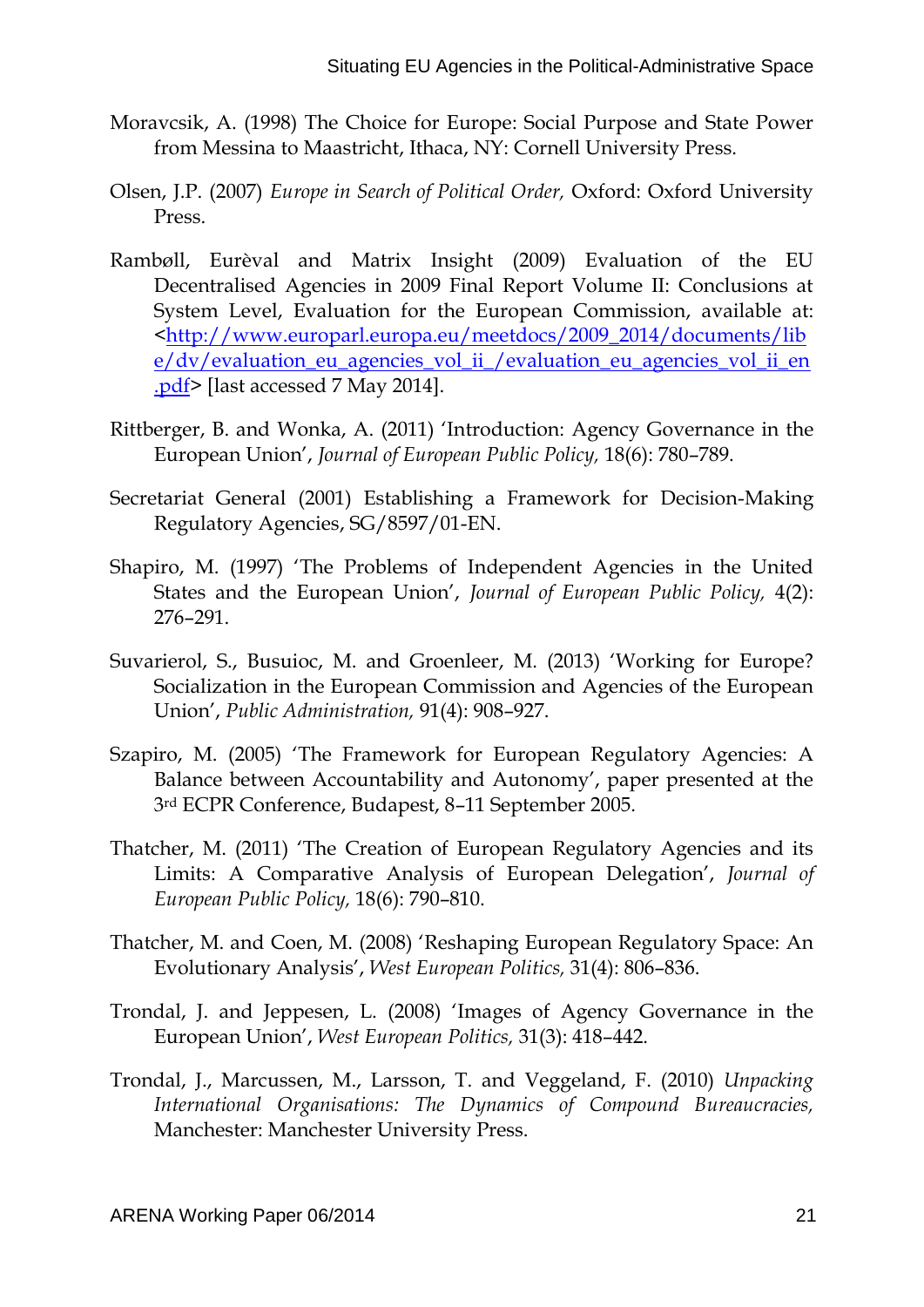- Verhoest, K., Thiel, S.V., Bouckaert, G. and Lægreid, P. (2012) *Government Agencies: Practices and Lessons from 30 Countries,* Houndmills: Palgrave.
- Vestlund, N.M. (forthcoming) 'Exploring EU Commission Agency Relationship: Partnership or Parenthood?' in Bauer, M. and Trondal, J. (eds.) *The Palgrave Handbook of the European Administrative System,* Basingstoke: Palgrave Macmillan.
- Wille, A. (2013) The Normalization of the European Commission: Politics and Bureaucracy in the EU Executive, Oxford: Oxford University Press.
- Wonka, A. and Rittberger, B. (2011) 'Perspectives on EU Governance: An Empirical Assessment of the Political Attitudes of EU Agency Professionals', *Journal of European Public Policy,* 18(6): 888–908.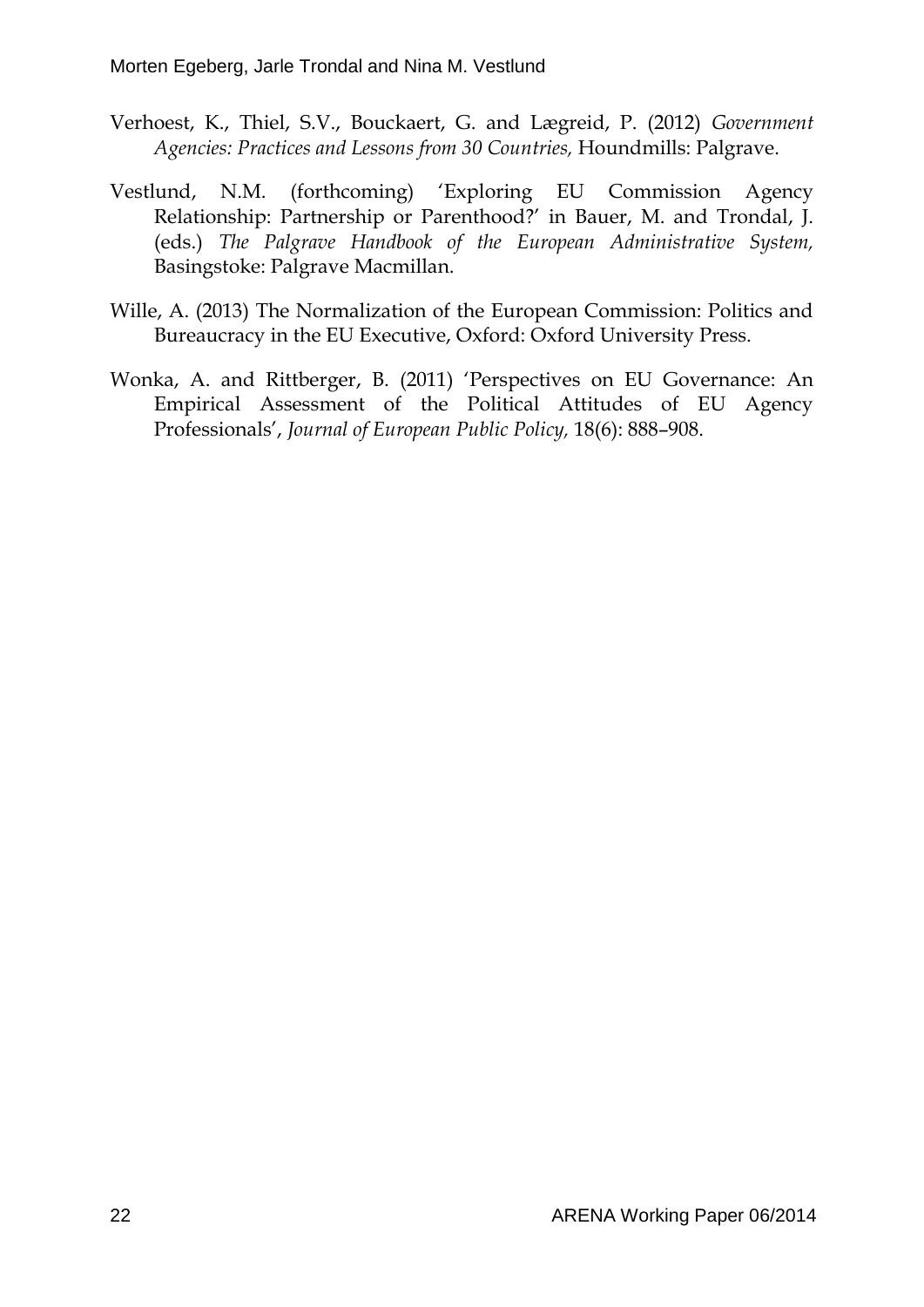## **Appendix**

Table A2: Commission DG – Agency relationships as described in DG Annual Activity Reports (2012)

| <b>EU agency</b> | Supervision/<br><b>Monitoring</b><br>of Agency | <b>Opinion on</b><br>work<br>program of<br>agency | Regular<br>contacts/<br>meetings | 'Parent DG'/<br>responsible<br><b>DG</b> | 'Partner'<br><b>DG</b> |
|------------------|------------------------------------------------|---------------------------------------------------|----------------------------------|------------------------------------------|------------------------|
| <b>EEA</b>       | $\pmb{\mathsf{X}}$                             |                                                   | $\pmb{\mathsf{X}}$               |                                          | $\pmb{\mathsf{X}}$     |
| <b>BEREC</b>     | $\pmb{\mathsf{X}}$                             |                                                   |                                  |                                          |                        |
| <b>ENISA</b>     | $\pmb{\mathsf{X}}$                             | $\pmb{\mathsf{X}}$                                |                                  |                                          |                        |
| <b>ETF</b>       | $\pmb{\mathsf{X}}$                             | X                                                 | $\pmb{\mathsf{X}}$               | $\pmb{\mathsf{x}}$                       |                        |
| Cedefop          | $\pmb{\mathsf{X}}$                             |                                                   | $\pmb{\mathsf{X}}$               | $\pmb{\mathsf{X}}$                       |                        |
| <b>EUROFOUND</b> | $\pmb{\mathsf{x}}$                             |                                                   |                                  | $\pmb{\mathsf{X}}$                       |                        |
| <b>EU-OSHA</b>   | $\pmb{\mathsf{X}}$                             |                                                   |                                  | $\pmb{\mathsf{X}}$                       |                        |
| <b>ACER</b>      | X                                              | $x^*$                                             | $\pmb{\mathsf{X}}$               | $\pmb{\mathsf{X}}$                       |                        |
| <b>ECHA</b>      | $\pmb{\mathsf{X}}$                             |                                                   | $\pmb{\mathsf{X}}$               | $\pmb{\mathsf{X}}$                       | $\pmb{\mathsf{x}}$     |
| <b>GSA</b>       | $\pmb{\mathsf{X}}$                             | $\pmb{\mathsf{X}}$                                | $\pmb{\mathsf{X}}$               | $\pmb{\mathsf{X}}$                       |                        |
| <b>CVPO</b>      | $\pmb{\mathsf{X}}$                             |                                                   | $\pmb{\mathsf{X}}$               | $\pmb{\mathsf{X}}$                       | $\pmb{\mathsf{X}}$     |
| <b>ECDC</b>      | $\pmb{\mathsf{X}}$                             |                                                   | $\pmb{\mathsf{X}}$               | $\pmb{\mathsf{X}}$                       | $\pmb{\mathsf{x}}$     |
| <b>EFSA</b>      | $\pmb{\mathsf{X}}$                             |                                                   | $\pmb{\mathsf{X}}$               | $\pmb{\mathsf{X}}$                       | $\pmb{\mathsf{X}}$     |
| <b>EMA</b>       | $\pmb{\mathsf{X}}$                             |                                                   | $\pmb{\times}$                   | $\pmb{\times}$                           | X                      |
| <b>FRONTEX</b>   | $\pmb{\mathsf{x}}$                             | $\pmb{\mathsf{X}}$                                | $\pmb{\mathsf{X}}$               | $\pmb{\mathsf{X}}$                       |                        |
| Cepol            | $\pmb{\mathsf{X}}$                             | X                                                 | $\pmb{\mathsf{X}}$               | $\pmb{\mathsf{X}}$                       |                        |
| Europol          | X                                              | $\pmb{\mathsf{X}}$                                | X                                | $\pmb{\times}$                           |                        |
| <b>EASO</b>      | $\pmb{\mathsf{X}}$                             | X                                                 | $\pmb{\mathsf{X}}$               | $\pmb{\mathsf{X}}$                       |                        |
| <b>EMCODA</b>    | $\mathsf{x}$                                   | $\mathsf{X}$                                      | $\pmb{\mathsf{X}}$               | $\pmb{\mathsf{X}}$                       |                        |
| eu-LISA          | $\pmb{\mathsf{X}}$                             | X                                                 | $\pmb{\mathsf{X}}$               | $\pmb{\mathsf{X}}$                       |                        |
| <b>EBA</b>       | $\pmb{\mathsf{X}}$                             |                                                   | $\pmb{\mathsf{X}}$               |                                          | $\pmb{\mathsf{X}}$     |
| <b>ESMA</b>      | $\pmb{\mathsf{X}}$                             |                                                   | $\pmb{\mathsf{X}}$               |                                          | $\pmb{\mathsf{x}}$     |
| <b>EIOPA</b>     | $\pmb{\mathsf{X}}$                             |                                                   | $\pmb{\mathsf{X}}$               |                                          | $\pmb{\mathsf{X}}$     |
| <b>OHIM</b>      |                                                |                                                   |                                  |                                          |                        |
| <b>FRA</b>       | $\pmb{\mathsf{X}}$                             | $\pmb{\mathsf{X}}$                                | $\pmb{\mathsf{X}}$               | $\pmb{\times}$                           |                        |
| Eurojust         | X                                              | X                                                 | X                                | $\pmb{\times}$                           |                        |
| <b>EIGE</b>      | $\pmb{\mathsf{X}}$                             | $\pmb{\mathsf{X}}$                                | $\pmb{\mathsf{X}}$               | $\pmb{\times}$                           |                        |
| <b>EFCA</b>      |                                                | $\pmb{\mathsf{x}}$                                | $\pmb{\mathsf{X}}$               |                                          |                        |
| <b>ERA</b>       | $\pmb{\mathsf{X}}$                             |                                                   | $\pmb{\mathsf{X}}$               | $\pmb{\mathsf{X}}$                       |                        |
| <b>EMSA</b>      | $\pmb{\mathsf{X}}$                             | $\mathsf{X}^\star$                                | $\pmb{\mathsf{X}}$               | $\pmb{\mathsf{X}}$                       |                        |
| <b>EASA</b>      | $\pmb{\mathsf{X}}$                             | $\overline{x^*}$                                  | $\pmb{\mathsf{X}}$               | $\pmb{\mathsf{X}}$                       |                        |
| CdT              |                                                |                                                   |                                  |                                          |                        |

\*According to Commission Comment Letters on the annual work programmes of EU agencies.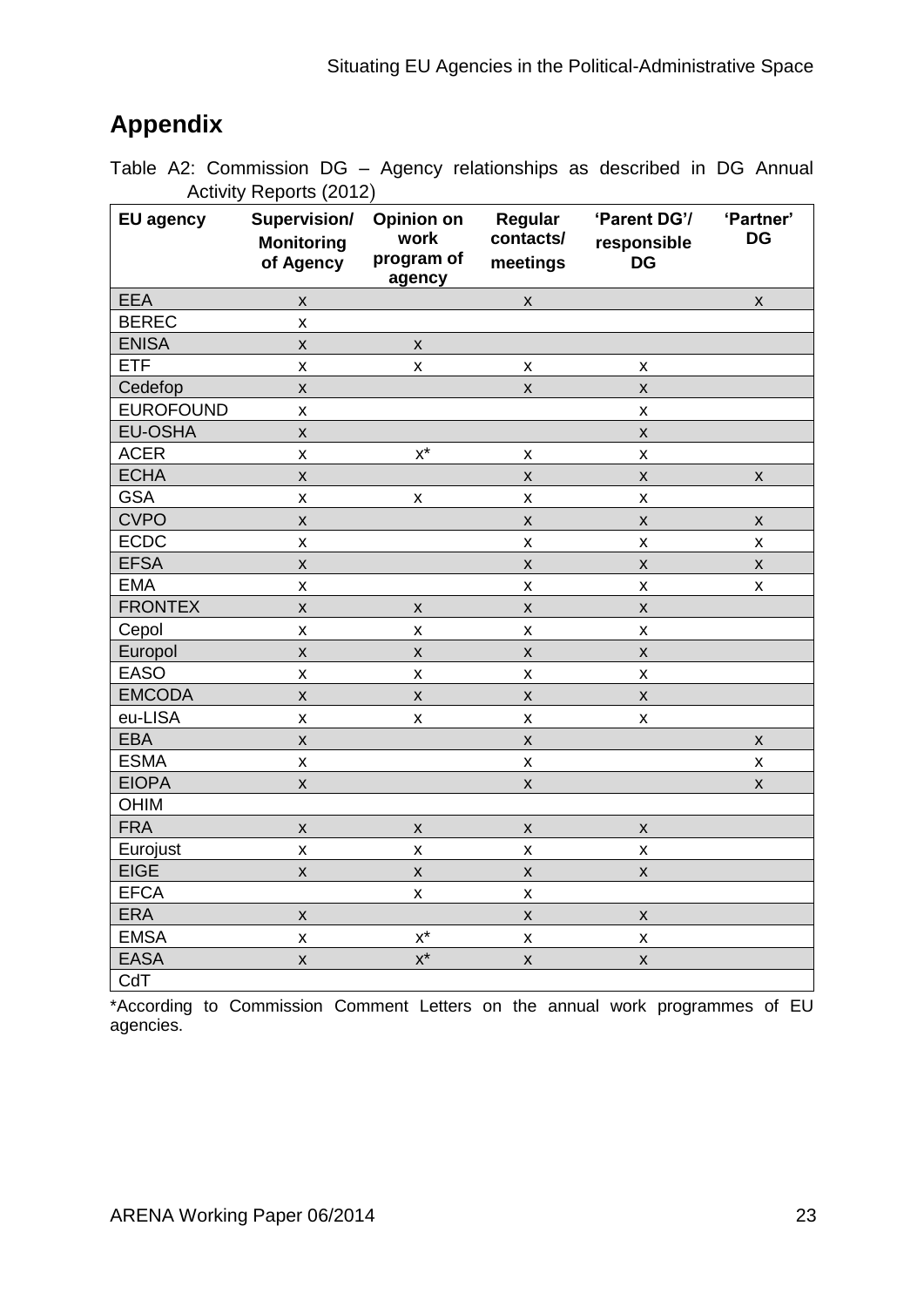## **ARENA Working Papers**

| 14/06 | Morten Egeberg, Jarle<br>Trondal and Nina M.<br>Vestlund     | Situating EU Agencies in the<br>Political-Administrative Space                                                                                                                                  |
|-------|--------------------------------------------------------------|-------------------------------------------------------------------------------------------------------------------------------------------------------------------------------------------------|
| 14/05 | Sergio Fabbrini                                              | After the Euro Crisis: A New Paradigm on the<br>Integration of Europe                                                                                                                           |
| 14/04 | Marianne Riddervold                                          | A Geopolitical Balancing Game? EU and NATO in<br>the Fight Against Somali Piracy                                                                                                                |
| 14/03 | Claudia Landwehr                                             | Deliberative Democracy and Non-Majoritarian<br>Decision-Making                                                                                                                                  |
| 14/02 | Erik Oddvar Eriksen                                          | The Normative Implications of the Eurozone<br>Crisis                                                                                                                                            |
| 14/01 | Guri Rosén                                                   | Secrecy versus Accountability: Parliamentary<br>Scrutiny of EU Security and Defence Policy                                                                                                      |
| 13/08 | Jarle Trondal and<br>Frode Veggeland                         | The Autonomy of Bureaucratic Organisations: An<br>Organisation Theory Argument                                                                                                                  |
| 13/07 | Helene Sjursen                                               | A Mere Irrelevance? Assessing the EU's Foreign<br>and Security Policy                                                                                                                           |
| 13/06 | Erik Oddvar Eriksen                                          | Reason-Based Decision-Making: On Deliberation<br>and the Problem of Indeterminacy                                                                                                               |
| 13/05 | Espen D. H. Olsen<br>and Hans-Jörg Trenz                     | The Micro-Macro Link in Deliberative Polling:<br>Deliberative Experiments and Democratic<br>Legitimacy                                                                                          |
| 13/04 | <b>Bruno De Witte</b>                                        | Using International Law in the Euro Crisis: Causes<br>and Consequences                                                                                                                          |
| 13/03 | Mai'a K. Davis Cross<br>and Xinru Ma                         | EU Crises and the International Media                                                                                                                                                           |
| 13/02 | Johanne Døhlie Saltnes                                       | The EU's Human Rights Policy: Unpacking the<br>Literature on the EU's Implementation of Aid<br>Conditionality                                                                                   |
| 13/01 | Zuzana Murdoch, Jarle<br><b>Trondal and Stefan</b><br>Gänzle | The Origins of Common Action Capacities in EU<br>Foreign Policy: Observations on the Recruitment of<br>Member States' Diplomats and Officials to the<br>European External Action Service (EEAS) |
| 12/06 | Nina Merethe Vestlund                                        | Changing Policy Focus through Organisational<br>Reform? The Case of the Pharmaceutical Unit in the<br><b>European Commission</b>                                                                |
| 12/05 | <b>Falk Daviter</b>                                          | Framing Biotechnology Policy in the European<br>Union                                                                                                                                           |
| 12/04 | Morten Egeberg                                               | Experiments in Supranational Institution Building:<br>The European Commission as a Laboratory                                                                                                   |
| 12/03 | Cathrine Holst                                               | Equal Pay and Dilemmas of Justice                                                                                                                                                               |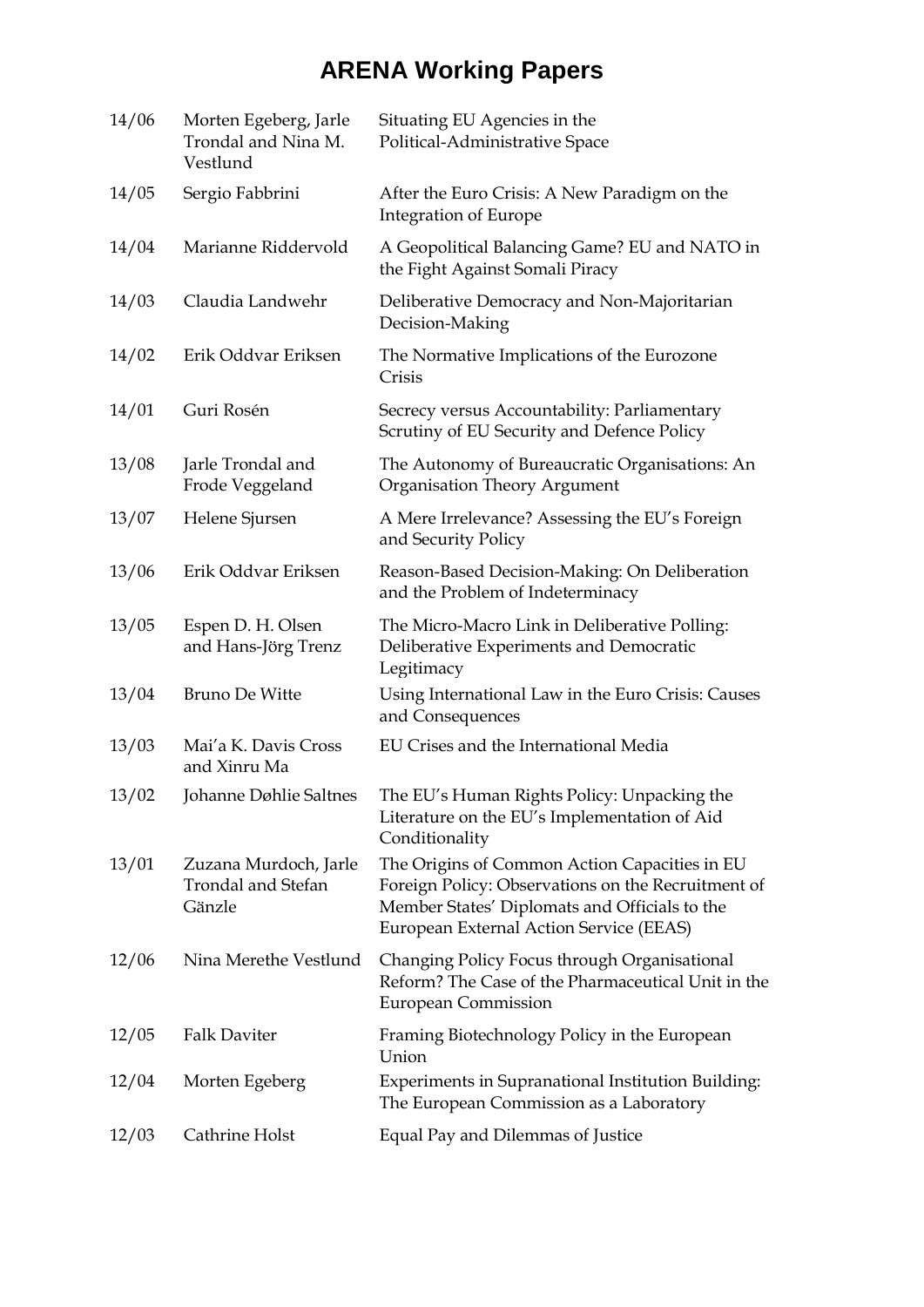## **ARENA Working Papers**

| 12/02 | Helene Sjursen                                                                       | From Fly in the Ointment to Accomplice: Norway in<br>EU Foreign and Security Policy                                                                             |
|-------|--------------------------------------------------------------------------------------|-----------------------------------------------------------------------------------------------------------------------------------------------------------------|
| 12/01 | Jarle Trondal and<br><b>B.</b> Guy Peters                                            | The Rise of European Administrative Space:<br>Lessons Learned                                                                                                   |
| 11/14 | Jarle Trondal                                                                        | <b>Bureaucratic Centre Formation in Government</b><br>Institutions: Lessons From the European<br>Commission                                                     |
| 11/13 | Guri Rosén                                                                           | Can You Keep a Secret? How the European<br>Parliament got Access to Sensitive Documents in the<br>Area of Security and Defence                                  |
| 11/12 | Espen D. H. Olsen and<br>Hans-Jörg Trenz                                             | From Citizens' Deliberation to Popular Will<br>Formation: Generation Democratic Legitimacy<br>Through Transnational Deliberative Polling                        |
| 11/11 | Daniel Gaus                                                                          | The State's Existence Between Facts and Norms: A<br>Reflection on Some Problems to the Analysis of the<br><b>State</b>                                          |
| 11/10 | Morten Egeberg, Åse<br>Gornitzka, Jarle<br><b>Trondal and Mathias</b><br>Johannessen | Parliament Staff: Backgrounds, Career Patterns and<br>Behaviour of Officials in the European Parliament                                                         |
| 11/09 | Irena Fiket, Espen D.<br>H. Olsen and Hans-<br>Jörg Trenz                            | Deliberations under Conditions of Language<br>Pluralism: Insight from the Europolis Deliberative<br>Polling Experiment                                          |
| 11/08 | Daniel Gaus                                                                          | The Dynamics of Legitimation                                                                                                                                    |
| 11/07 | Ian Cooper                                                                           | A "Virtual Third Chamber" for the European<br>Union?                                                                                                            |
| 11/06 | Martin Marcussen and<br>Jarle Trondal                                                | The OECD Civil Servant between Scylla and<br>Charybdis                                                                                                          |
| 11/05 | Erik Oddvar Eriksen<br>and John Erik Fossum                                          | Representation through Deliberation: The European<br>Case                                                                                                       |
| 11/04 | Espen D. H. Olsen                                                                    | European Citizenship: With a Nation-state, Federal<br>or Cosmopolitan Twist?                                                                                    |
| 11/03 | John Erik Fossum                                                                     | Nationalism, Patriotism and Diversity:<br>Conceptualising the National Dimension in Neil<br>MacCormick's Post-sovereign Constellation                           |
| 11/02 | Agustín José Menéndez                                                                | United They Diverge? From Conflicts of Law to<br>Constitutional Theory? On Christian Joerges'<br>Theory                                                         |
| 11/01 | Agustín José Menéndez                                                                | From Constitutional Pluralism to a Pluralistic<br>Constitution? Constitutional Synthesis as a<br>MacCormickian Constitutional Theory of European<br>Integration |